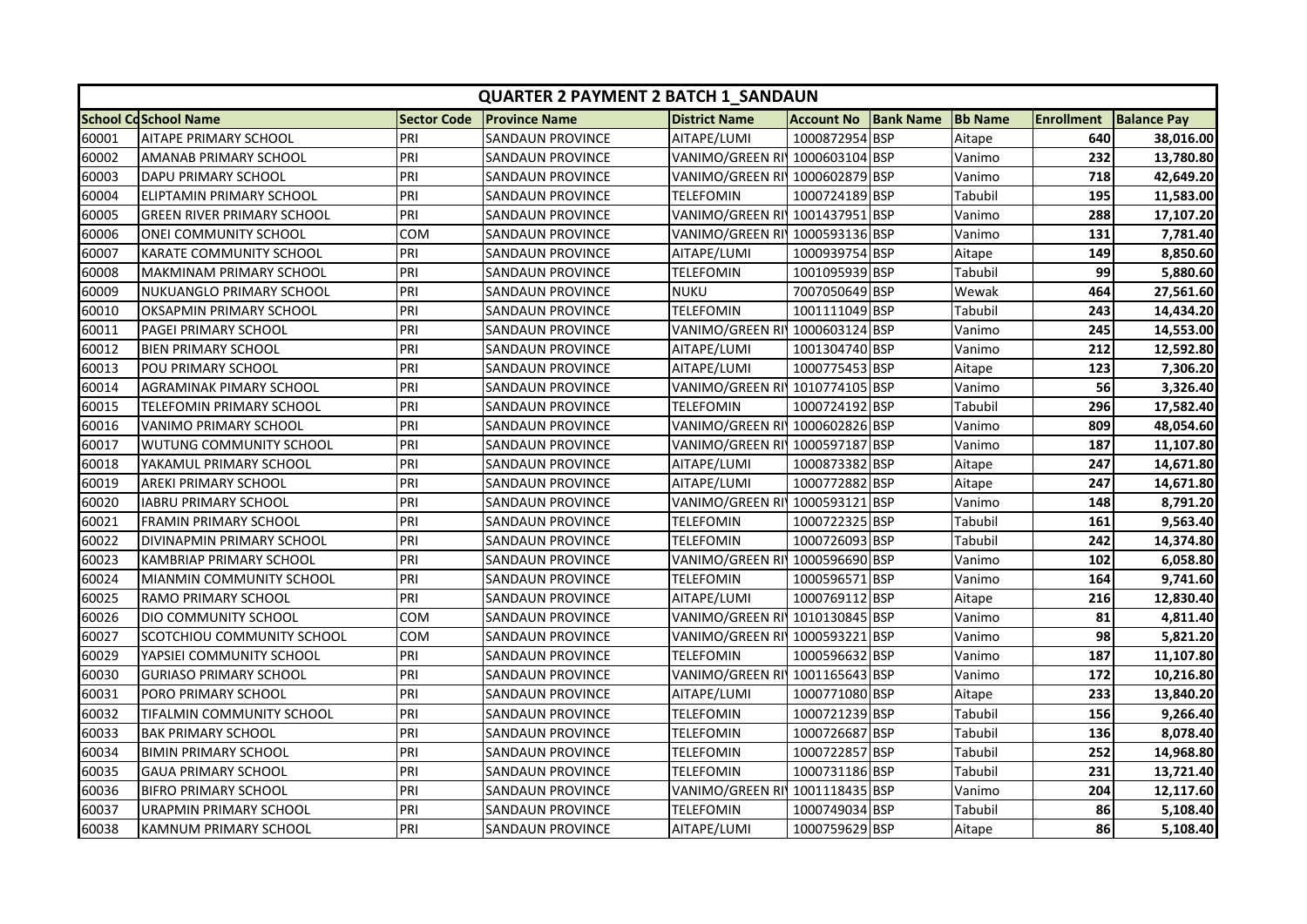| <b>NUKU</b><br>1001018169 BSP<br>243<br>14,434.20<br><b>NUKU ADMIN PRIMARY SCHOOL</b><br><b>SANDAUN PROVINCE</b><br>Aitape<br>PRI<br>193<br>60040<br>TABALE PRIMARY SCHOOL<br>AITAPE/LUMI<br>1000940025 BSP<br>11,464.20<br>SANDAUN PROVINCE<br>Aitape<br>PRI<br>1000724191 BSP<br>102<br>60042<br><b>DURANMIN PRIMARY SCHOOL</b><br>TELEFOMIN<br>Tabubil<br>6,058.80<br><b>SANDAUN PROVINCE</b><br>PRI<br>VANIMO/GREEN RI 1000593273 BSP<br>202<br>60044<br><b>WATAPE PRIMARY SCHOOL</b><br><b>SANDAUN PROVINCE</b><br>11,998.80<br>Vanimo<br>PRI<br><b>NUKU</b><br>60045<br><b>KLAUM PRIMARY SCHOOL</b><br><b>SANDAUN PROVINCE</b><br>7006704261 BSP<br>218<br>12,949.20<br>Wewak<br>PRI<br>VANIMO/GREEN RI 1000596232 BSP<br>60046<br>212<br>12,592.80<br>ELO COMMUNITY SCHOOL<br><b>SANDAUN PROVINCE</b><br>Vanimo<br>PRI<br>NUKU<br>1008965913 BSP<br>180<br>10,692.00<br><b>HAMSEP PRIMARY SCHOOL</b><br><b>SANDAUN PROVINCE</b><br>Wewak<br>SILDE COMMUNITY SCHOOL<br>PRI<br><b>SANDAUN PROVINCE</b><br><b>NUKU</b><br>1001389388 BSP<br>9,860.40<br>Wewak<br>166<br>60049<br>PRI<br>1000596556 BSP<br>233<br><b>FREDA RIVER COMMUNITY SCHOOL</b><br>SANDAUN PROVINCE<br>TELEFOMIN<br>13,840.20<br>Vanimo<br>PRI<br>VANIMO/GREEN RI 1000593074 BSP<br>106<br>60050<br><b>MOAS PRIMARY SCHOOL</b><br>SANDAUN PROVINCE<br>6,296.40<br>Vanimo<br>PRI<br>1002850178 BSP<br>151<br>60051<br>SISIMIN PRIMARY SCHOOL<br>SANDAUN PROVINCE<br>TELEFOMIN<br>Tabubil<br>8,969.40<br>PRI<br>1001524209 BSP<br>60052<br>182<br>10,810.80<br>SUMWARE PRIMARY SCHOOL<br>SANDAUN PROVINCE<br>TELEFOMIN<br>Vanimo<br>PRI<br>60053<br>1001062887 BSP<br>192<br><b>BAKTU PRIMARY SCHOOL</b><br>SANDAUN PROVINCE<br>TELEFOMIN<br>Tabubil<br>11,404.80<br>PRI<br>NUKU<br>1000758525 BSP<br>156<br>9,266.40<br>MUP/KOLEMBI PRIMARY SCHOOL<br><b>SANDAUN PROVINCE</b><br>Wewak<br>PRI<br>1001281179 BSP<br>315<br>18,711.00<br>PROVOKAU PRIMARY SCHOOL<br>AITAPE/LUMI<br>SANDAUN PROVINCE<br>Aitape<br>PRI<br>32<br>60056<br>VANIMO/GREEN RIJ 1010832887 BSP<br>1,900.80<br>PUNDA PRIMARY SCHOOL<br>SANDAUN PROVINCE<br>Vanimo<br>PRI<br>VANIMO/GREEN RI 1001164149 BSP<br>93<br>KASAI COMMUNITY SCHOOL<br><b>SANDAUN PROVINCE</b><br>5,524.20<br>Vanimo<br>PRI<br><b>KASAIRU PRIMARY SCHOOL</b><br>VANIMO/GREEN RI 1001221197 BSP<br>135<br>8,019.00<br>SANDAUN PROVINCE<br>Vanimo<br>PRI<br>60060<br>TAIRI COMMUNITY SCHOOL<br><b>SANDAUN PROVINCE</b><br>AITAPE/LUMI<br>1000774494 BSP<br>153<br>9,088.20<br>Aitape<br>60061<br>PRI<br>1000729690 BSP<br>170<br><b>WARADUNG PRIMARY SCHOOL</b><br><b>SANDAUN PROVINCE</b><br>TELEFOMIN<br>10,098.00<br>Tabubil<br>PRI<br>1000772866 BSP<br>60062<br><b>AIPOKON PRIMARY SCHOOL</b><br>SANDAUN PROVINCE<br>AITAPE/LUMI<br>154<br>9,147.60<br>Aitape<br>PRI<br>60064<br><b>WAUROIN PRIMARY SCHOOL</b><br>SANDAUN PROVINCE<br>AITAPE/LUMI<br>1001082860 BSP<br>148<br>8,791.20<br>Aitape<br>PRI<br>60066<br>1001095304 BSP<br>119<br>MORI COMMUNITY SCHOOL<br>SANDAUN PROVINCE<br>AITAPE/LUMI<br>7,068.60<br>Aitape<br>PRI<br>66<br>60067<br>VANIMO/GREEN RI 1001295709 BSP<br>3,920.40<br>YETOMI PRIMARY SCHOOL<br>SANDAUN PROVINCE<br>Vanimo<br>65<br>PRI<br>VANIMO/GREEN RI 1011314968 BSP<br>3,861.00<br>60068<br>HUFI PRIMARY SCHOOL<br>SANDAUN PROVINCE<br>Vanimo<br>PRI<br>1001698913 BSP<br>56<br>60069<br>KIKAFAN COMMUNITY SCHOOL<br><b>SANDAUN PROVINCE</b><br>TELEFOMIN<br>3,326.40<br>Vanimo<br>PRI<br>1011802491 BSP<br>110<br><b>KUNANAP COMMUNITY SCHOOL</b><br>SANDAUN PROVINCE<br>TELEFOMIN<br>Tabubil<br>6,534.00<br>PRI<br>1011326863 BSP<br>60071<br>AITAPE/LUMI<br>164<br>9,741.60<br>NAMASE PRIMARY SCHOOL<br>SANDAUN PROVINCE<br>Aitape<br>PRI<br>71<br>VANIMO/GREEN RI 1010660270 BSP<br>4,217.40<br>PAIPAI PRIMARY SCHOOL<br>SANDAUN PROVINCE<br>Vanimo<br>PRI<br>60074<br>TEKAP PRIMARY SCHOOL<br>SANDAUN PROVINCE<br>TELEFOMIN<br>1009338052 BSP<br>209<br>12,414.60<br>Vanimo<br>PRI<br>VANIMO/GREEN RI 1011326772 BSP<br>79<br>4,692.60<br><b>WAMURU PRIMARY SCHOOL</b><br>SANDAUN PROVINCE<br>Vanimo<br>60076<br>WARA NENE COMMUNITY SCHOOL<br>COM<br><b>TELEFOMIN</b><br>1014504821 BSP<br>201<br>11,939.40<br>SANDAUN PROVINCE<br>Vanimo<br>60077<br><b>WARIN PRIMARY SCHOOL</b><br>PRI<br><b>NUKU</b><br>1011216858 BSP<br>100<br>SANDAUN PROVINCE<br>5,940.00<br>Vanimo<br>PRI<br>1011208905 BSP<br>60078<br>160<br>9,504.00<br>WENI COMMUNITY SCHOOL<br>SANDAUN PROVINCE<br>AITAPE/LUMI<br>Aitape<br>PRI<br>NUKU<br>1011728027 BSP<br>96<br>WUNALI COMMUNITY SCHOOL<br>5,702.40<br>SANDAUN PROVINCE<br>Aitape<br>PRI<br>1012184022 BSP<br>NUKU<br>278<br>60081<br>WURMULU COMMUNITY SCHOOL<br><b>SANDAUN PROVINCE</b><br>16,513.20<br>Aitape<br>PRI<br>VANIMO/GREEN RI 1012574842 BSP<br>125<br>7,425.00<br>YANBI PRIMARY SCHOOL<br>SANDAUN PROVINCE<br>Vanimo<br>PRI<br><b>NUKU</b><br>1012516470 BSP<br>8,791.20<br>YANUNGEN PRIMARY SCHOOL<br>148<br>SANDAUN PROVINCE<br>Aitape<br>PRI<br><b>NUKU</b><br>1014470643 BSP<br>187<br>YERASI PRIMARY SCHOOL<br>11,107.80<br><b>SANDAUN PROVINCE</b><br>Vanimo |       |     |  |  |  |  |
|---------------------------------------------------------------------------------------------------------------------------------------------------------------------------------------------------------------------------------------------------------------------------------------------------------------------------------------------------------------------------------------------------------------------------------------------------------------------------------------------------------------------------------------------------------------------------------------------------------------------------------------------------------------------------------------------------------------------------------------------------------------------------------------------------------------------------------------------------------------------------------------------------------------------------------------------------------------------------------------------------------------------------------------------------------------------------------------------------------------------------------------------------------------------------------------------------------------------------------------------------------------------------------------------------------------------------------------------------------------------------------------------------------------------------------------------------------------------------------------------------------------------------------------------------------------------------------------------------------------------------------------------------------------------------------------------------------------------------------------------------------------------------------------------------------------------------------------------------------------------------------------------------------------------------------------------------------------------------------------------------------------------------------------------------------------------------------------------------------------------------------------------------------------------------------------------------------------------------------------------------------------------------------------------------------------------------------------------------------------------------------------------------------------------------------------------------------------------------------------------------------------------------------------------------------------------------------------------------------------------------------------------------------------------------------------------------------------------------------------------------------------------------------------------------------------------------------------------------------------------------------------------------------------------------------------------------------------------------------------------------------------------------------------------------------------------------------------------------------------------------------------------------------------------------------------------------------------------------------------------------------------------------------------------------------------------------------------------------------------------------------------------------------------------------------------------------------------------------------------------------------------------------------------------------------------------------------------------------------------------------------------------------------------------------------------------------------------------------------------------------------------------------------------------------------------------------------------------------------------------------------------------------------------------------------------------------------------------------------------------------------------------------------------------------------------------------------------------------------------------------------------------------------------------------------------------------------------------------------------------------------------------------------------------------------------------------------------------------------------------------------------------------------------------------------------------------------------------------------------------------------------------------------------------------------------------------------------------------------------------------------------------------------------------------------------------------------------------------------------------------------------------------------------------------------------------------------------------------------------------------------------------------------------------------------------------------------------------------------------------------------------------------------------------------------------------------------|-------|-----|--|--|--|--|
|                                                                                                                                                                                                                                                                                                                                                                                                                                                                                                                                                                                                                                                                                                                                                                                                                                                                                                                                                                                                                                                                                                                                                                                                                                                                                                                                                                                                                                                                                                                                                                                                                                                                                                                                                                                                                                                                                                                                                                                                                                                                                                                                                                                                                                                                                                                                                                                                                                                                                                                                                                                                                                                                                                                                                                                                                                                                                                                                                                                                                                                                                                                                                                                                                                                                                                                                                                                                                                                                                                                                                                                                                                                                                                                                                                                                                                                                                                                                                                                                                                                                                                                                                                                                                                                                                                                                                                                                                                                                                                                                                                                                                                                                                                                                                                                                                                                                                                                                                                                                                                                                                 | 60039 | PRI |  |  |  |  |
|                                                                                                                                                                                                                                                                                                                                                                                                                                                                                                                                                                                                                                                                                                                                                                                                                                                                                                                                                                                                                                                                                                                                                                                                                                                                                                                                                                                                                                                                                                                                                                                                                                                                                                                                                                                                                                                                                                                                                                                                                                                                                                                                                                                                                                                                                                                                                                                                                                                                                                                                                                                                                                                                                                                                                                                                                                                                                                                                                                                                                                                                                                                                                                                                                                                                                                                                                                                                                                                                                                                                                                                                                                                                                                                                                                                                                                                                                                                                                                                                                                                                                                                                                                                                                                                                                                                                                                                                                                                                                                                                                                                                                                                                                                                                                                                                                                                                                                                                                                                                                                                                                 |       |     |  |  |  |  |
|                                                                                                                                                                                                                                                                                                                                                                                                                                                                                                                                                                                                                                                                                                                                                                                                                                                                                                                                                                                                                                                                                                                                                                                                                                                                                                                                                                                                                                                                                                                                                                                                                                                                                                                                                                                                                                                                                                                                                                                                                                                                                                                                                                                                                                                                                                                                                                                                                                                                                                                                                                                                                                                                                                                                                                                                                                                                                                                                                                                                                                                                                                                                                                                                                                                                                                                                                                                                                                                                                                                                                                                                                                                                                                                                                                                                                                                                                                                                                                                                                                                                                                                                                                                                                                                                                                                                                                                                                                                                                                                                                                                                                                                                                                                                                                                                                                                                                                                                                                                                                                                                                 |       |     |  |  |  |  |
|                                                                                                                                                                                                                                                                                                                                                                                                                                                                                                                                                                                                                                                                                                                                                                                                                                                                                                                                                                                                                                                                                                                                                                                                                                                                                                                                                                                                                                                                                                                                                                                                                                                                                                                                                                                                                                                                                                                                                                                                                                                                                                                                                                                                                                                                                                                                                                                                                                                                                                                                                                                                                                                                                                                                                                                                                                                                                                                                                                                                                                                                                                                                                                                                                                                                                                                                                                                                                                                                                                                                                                                                                                                                                                                                                                                                                                                                                                                                                                                                                                                                                                                                                                                                                                                                                                                                                                                                                                                                                                                                                                                                                                                                                                                                                                                                                                                                                                                                                                                                                                                                                 |       |     |  |  |  |  |
|                                                                                                                                                                                                                                                                                                                                                                                                                                                                                                                                                                                                                                                                                                                                                                                                                                                                                                                                                                                                                                                                                                                                                                                                                                                                                                                                                                                                                                                                                                                                                                                                                                                                                                                                                                                                                                                                                                                                                                                                                                                                                                                                                                                                                                                                                                                                                                                                                                                                                                                                                                                                                                                                                                                                                                                                                                                                                                                                                                                                                                                                                                                                                                                                                                                                                                                                                                                                                                                                                                                                                                                                                                                                                                                                                                                                                                                                                                                                                                                                                                                                                                                                                                                                                                                                                                                                                                                                                                                                                                                                                                                                                                                                                                                                                                                                                                                                                                                                                                                                                                                                                 |       |     |  |  |  |  |
|                                                                                                                                                                                                                                                                                                                                                                                                                                                                                                                                                                                                                                                                                                                                                                                                                                                                                                                                                                                                                                                                                                                                                                                                                                                                                                                                                                                                                                                                                                                                                                                                                                                                                                                                                                                                                                                                                                                                                                                                                                                                                                                                                                                                                                                                                                                                                                                                                                                                                                                                                                                                                                                                                                                                                                                                                                                                                                                                                                                                                                                                                                                                                                                                                                                                                                                                                                                                                                                                                                                                                                                                                                                                                                                                                                                                                                                                                                                                                                                                                                                                                                                                                                                                                                                                                                                                                                                                                                                                                                                                                                                                                                                                                                                                                                                                                                                                                                                                                                                                                                                                                 |       |     |  |  |  |  |
|                                                                                                                                                                                                                                                                                                                                                                                                                                                                                                                                                                                                                                                                                                                                                                                                                                                                                                                                                                                                                                                                                                                                                                                                                                                                                                                                                                                                                                                                                                                                                                                                                                                                                                                                                                                                                                                                                                                                                                                                                                                                                                                                                                                                                                                                                                                                                                                                                                                                                                                                                                                                                                                                                                                                                                                                                                                                                                                                                                                                                                                                                                                                                                                                                                                                                                                                                                                                                                                                                                                                                                                                                                                                                                                                                                                                                                                                                                                                                                                                                                                                                                                                                                                                                                                                                                                                                                                                                                                                                                                                                                                                                                                                                                                                                                                                                                                                                                                                                                                                                                                                                 | 60047 |     |  |  |  |  |
|                                                                                                                                                                                                                                                                                                                                                                                                                                                                                                                                                                                                                                                                                                                                                                                                                                                                                                                                                                                                                                                                                                                                                                                                                                                                                                                                                                                                                                                                                                                                                                                                                                                                                                                                                                                                                                                                                                                                                                                                                                                                                                                                                                                                                                                                                                                                                                                                                                                                                                                                                                                                                                                                                                                                                                                                                                                                                                                                                                                                                                                                                                                                                                                                                                                                                                                                                                                                                                                                                                                                                                                                                                                                                                                                                                                                                                                                                                                                                                                                                                                                                                                                                                                                                                                                                                                                                                                                                                                                                                                                                                                                                                                                                                                                                                                                                                                                                                                                                                                                                                                                                 | 60048 |     |  |  |  |  |
|                                                                                                                                                                                                                                                                                                                                                                                                                                                                                                                                                                                                                                                                                                                                                                                                                                                                                                                                                                                                                                                                                                                                                                                                                                                                                                                                                                                                                                                                                                                                                                                                                                                                                                                                                                                                                                                                                                                                                                                                                                                                                                                                                                                                                                                                                                                                                                                                                                                                                                                                                                                                                                                                                                                                                                                                                                                                                                                                                                                                                                                                                                                                                                                                                                                                                                                                                                                                                                                                                                                                                                                                                                                                                                                                                                                                                                                                                                                                                                                                                                                                                                                                                                                                                                                                                                                                                                                                                                                                                                                                                                                                                                                                                                                                                                                                                                                                                                                                                                                                                                                                                 |       |     |  |  |  |  |
|                                                                                                                                                                                                                                                                                                                                                                                                                                                                                                                                                                                                                                                                                                                                                                                                                                                                                                                                                                                                                                                                                                                                                                                                                                                                                                                                                                                                                                                                                                                                                                                                                                                                                                                                                                                                                                                                                                                                                                                                                                                                                                                                                                                                                                                                                                                                                                                                                                                                                                                                                                                                                                                                                                                                                                                                                                                                                                                                                                                                                                                                                                                                                                                                                                                                                                                                                                                                                                                                                                                                                                                                                                                                                                                                                                                                                                                                                                                                                                                                                                                                                                                                                                                                                                                                                                                                                                                                                                                                                                                                                                                                                                                                                                                                                                                                                                                                                                                                                                                                                                                                                 |       |     |  |  |  |  |
|                                                                                                                                                                                                                                                                                                                                                                                                                                                                                                                                                                                                                                                                                                                                                                                                                                                                                                                                                                                                                                                                                                                                                                                                                                                                                                                                                                                                                                                                                                                                                                                                                                                                                                                                                                                                                                                                                                                                                                                                                                                                                                                                                                                                                                                                                                                                                                                                                                                                                                                                                                                                                                                                                                                                                                                                                                                                                                                                                                                                                                                                                                                                                                                                                                                                                                                                                                                                                                                                                                                                                                                                                                                                                                                                                                                                                                                                                                                                                                                                                                                                                                                                                                                                                                                                                                                                                                                                                                                                                                                                                                                                                                                                                                                                                                                                                                                                                                                                                                                                                                                                                 |       |     |  |  |  |  |
|                                                                                                                                                                                                                                                                                                                                                                                                                                                                                                                                                                                                                                                                                                                                                                                                                                                                                                                                                                                                                                                                                                                                                                                                                                                                                                                                                                                                                                                                                                                                                                                                                                                                                                                                                                                                                                                                                                                                                                                                                                                                                                                                                                                                                                                                                                                                                                                                                                                                                                                                                                                                                                                                                                                                                                                                                                                                                                                                                                                                                                                                                                                                                                                                                                                                                                                                                                                                                                                                                                                                                                                                                                                                                                                                                                                                                                                                                                                                                                                                                                                                                                                                                                                                                                                                                                                                                                                                                                                                                                                                                                                                                                                                                                                                                                                                                                                                                                                                                                                                                                                                                 |       |     |  |  |  |  |
|                                                                                                                                                                                                                                                                                                                                                                                                                                                                                                                                                                                                                                                                                                                                                                                                                                                                                                                                                                                                                                                                                                                                                                                                                                                                                                                                                                                                                                                                                                                                                                                                                                                                                                                                                                                                                                                                                                                                                                                                                                                                                                                                                                                                                                                                                                                                                                                                                                                                                                                                                                                                                                                                                                                                                                                                                                                                                                                                                                                                                                                                                                                                                                                                                                                                                                                                                                                                                                                                                                                                                                                                                                                                                                                                                                                                                                                                                                                                                                                                                                                                                                                                                                                                                                                                                                                                                                                                                                                                                                                                                                                                                                                                                                                                                                                                                                                                                                                                                                                                                                                                                 |       |     |  |  |  |  |
|                                                                                                                                                                                                                                                                                                                                                                                                                                                                                                                                                                                                                                                                                                                                                                                                                                                                                                                                                                                                                                                                                                                                                                                                                                                                                                                                                                                                                                                                                                                                                                                                                                                                                                                                                                                                                                                                                                                                                                                                                                                                                                                                                                                                                                                                                                                                                                                                                                                                                                                                                                                                                                                                                                                                                                                                                                                                                                                                                                                                                                                                                                                                                                                                                                                                                                                                                                                                                                                                                                                                                                                                                                                                                                                                                                                                                                                                                                                                                                                                                                                                                                                                                                                                                                                                                                                                                                                                                                                                                                                                                                                                                                                                                                                                                                                                                                                                                                                                                                                                                                                                                 | 60054 |     |  |  |  |  |
|                                                                                                                                                                                                                                                                                                                                                                                                                                                                                                                                                                                                                                                                                                                                                                                                                                                                                                                                                                                                                                                                                                                                                                                                                                                                                                                                                                                                                                                                                                                                                                                                                                                                                                                                                                                                                                                                                                                                                                                                                                                                                                                                                                                                                                                                                                                                                                                                                                                                                                                                                                                                                                                                                                                                                                                                                                                                                                                                                                                                                                                                                                                                                                                                                                                                                                                                                                                                                                                                                                                                                                                                                                                                                                                                                                                                                                                                                                                                                                                                                                                                                                                                                                                                                                                                                                                                                                                                                                                                                                                                                                                                                                                                                                                                                                                                                                                                                                                                                                                                                                                                                 | 60055 |     |  |  |  |  |
|                                                                                                                                                                                                                                                                                                                                                                                                                                                                                                                                                                                                                                                                                                                                                                                                                                                                                                                                                                                                                                                                                                                                                                                                                                                                                                                                                                                                                                                                                                                                                                                                                                                                                                                                                                                                                                                                                                                                                                                                                                                                                                                                                                                                                                                                                                                                                                                                                                                                                                                                                                                                                                                                                                                                                                                                                                                                                                                                                                                                                                                                                                                                                                                                                                                                                                                                                                                                                                                                                                                                                                                                                                                                                                                                                                                                                                                                                                                                                                                                                                                                                                                                                                                                                                                                                                                                                                                                                                                                                                                                                                                                                                                                                                                                                                                                                                                                                                                                                                                                                                                                                 |       |     |  |  |  |  |
|                                                                                                                                                                                                                                                                                                                                                                                                                                                                                                                                                                                                                                                                                                                                                                                                                                                                                                                                                                                                                                                                                                                                                                                                                                                                                                                                                                                                                                                                                                                                                                                                                                                                                                                                                                                                                                                                                                                                                                                                                                                                                                                                                                                                                                                                                                                                                                                                                                                                                                                                                                                                                                                                                                                                                                                                                                                                                                                                                                                                                                                                                                                                                                                                                                                                                                                                                                                                                                                                                                                                                                                                                                                                                                                                                                                                                                                                                                                                                                                                                                                                                                                                                                                                                                                                                                                                                                                                                                                                                                                                                                                                                                                                                                                                                                                                                                                                                                                                                                                                                                                                                 | 60057 |     |  |  |  |  |
|                                                                                                                                                                                                                                                                                                                                                                                                                                                                                                                                                                                                                                                                                                                                                                                                                                                                                                                                                                                                                                                                                                                                                                                                                                                                                                                                                                                                                                                                                                                                                                                                                                                                                                                                                                                                                                                                                                                                                                                                                                                                                                                                                                                                                                                                                                                                                                                                                                                                                                                                                                                                                                                                                                                                                                                                                                                                                                                                                                                                                                                                                                                                                                                                                                                                                                                                                                                                                                                                                                                                                                                                                                                                                                                                                                                                                                                                                                                                                                                                                                                                                                                                                                                                                                                                                                                                                                                                                                                                                                                                                                                                                                                                                                                                                                                                                                                                                                                                                                                                                                                                                 | 60058 |     |  |  |  |  |
|                                                                                                                                                                                                                                                                                                                                                                                                                                                                                                                                                                                                                                                                                                                                                                                                                                                                                                                                                                                                                                                                                                                                                                                                                                                                                                                                                                                                                                                                                                                                                                                                                                                                                                                                                                                                                                                                                                                                                                                                                                                                                                                                                                                                                                                                                                                                                                                                                                                                                                                                                                                                                                                                                                                                                                                                                                                                                                                                                                                                                                                                                                                                                                                                                                                                                                                                                                                                                                                                                                                                                                                                                                                                                                                                                                                                                                                                                                                                                                                                                                                                                                                                                                                                                                                                                                                                                                                                                                                                                                                                                                                                                                                                                                                                                                                                                                                                                                                                                                                                                                                                                 |       |     |  |  |  |  |
|                                                                                                                                                                                                                                                                                                                                                                                                                                                                                                                                                                                                                                                                                                                                                                                                                                                                                                                                                                                                                                                                                                                                                                                                                                                                                                                                                                                                                                                                                                                                                                                                                                                                                                                                                                                                                                                                                                                                                                                                                                                                                                                                                                                                                                                                                                                                                                                                                                                                                                                                                                                                                                                                                                                                                                                                                                                                                                                                                                                                                                                                                                                                                                                                                                                                                                                                                                                                                                                                                                                                                                                                                                                                                                                                                                                                                                                                                                                                                                                                                                                                                                                                                                                                                                                                                                                                                                                                                                                                                                                                                                                                                                                                                                                                                                                                                                                                                                                                                                                                                                                                                 |       |     |  |  |  |  |
|                                                                                                                                                                                                                                                                                                                                                                                                                                                                                                                                                                                                                                                                                                                                                                                                                                                                                                                                                                                                                                                                                                                                                                                                                                                                                                                                                                                                                                                                                                                                                                                                                                                                                                                                                                                                                                                                                                                                                                                                                                                                                                                                                                                                                                                                                                                                                                                                                                                                                                                                                                                                                                                                                                                                                                                                                                                                                                                                                                                                                                                                                                                                                                                                                                                                                                                                                                                                                                                                                                                                                                                                                                                                                                                                                                                                                                                                                                                                                                                                                                                                                                                                                                                                                                                                                                                                                                                                                                                                                                                                                                                                                                                                                                                                                                                                                                                                                                                                                                                                                                                                                 |       |     |  |  |  |  |
|                                                                                                                                                                                                                                                                                                                                                                                                                                                                                                                                                                                                                                                                                                                                                                                                                                                                                                                                                                                                                                                                                                                                                                                                                                                                                                                                                                                                                                                                                                                                                                                                                                                                                                                                                                                                                                                                                                                                                                                                                                                                                                                                                                                                                                                                                                                                                                                                                                                                                                                                                                                                                                                                                                                                                                                                                                                                                                                                                                                                                                                                                                                                                                                                                                                                                                                                                                                                                                                                                                                                                                                                                                                                                                                                                                                                                                                                                                                                                                                                                                                                                                                                                                                                                                                                                                                                                                                                                                                                                                                                                                                                                                                                                                                                                                                                                                                                                                                                                                                                                                                                                 |       |     |  |  |  |  |
|                                                                                                                                                                                                                                                                                                                                                                                                                                                                                                                                                                                                                                                                                                                                                                                                                                                                                                                                                                                                                                                                                                                                                                                                                                                                                                                                                                                                                                                                                                                                                                                                                                                                                                                                                                                                                                                                                                                                                                                                                                                                                                                                                                                                                                                                                                                                                                                                                                                                                                                                                                                                                                                                                                                                                                                                                                                                                                                                                                                                                                                                                                                                                                                                                                                                                                                                                                                                                                                                                                                                                                                                                                                                                                                                                                                                                                                                                                                                                                                                                                                                                                                                                                                                                                                                                                                                                                                                                                                                                                                                                                                                                                                                                                                                                                                                                                                                                                                                                                                                                                                                                 |       |     |  |  |  |  |
|                                                                                                                                                                                                                                                                                                                                                                                                                                                                                                                                                                                                                                                                                                                                                                                                                                                                                                                                                                                                                                                                                                                                                                                                                                                                                                                                                                                                                                                                                                                                                                                                                                                                                                                                                                                                                                                                                                                                                                                                                                                                                                                                                                                                                                                                                                                                                                                                                                                                                                                                                                                                                                                                                                                                                                                                                                                                                                                                                                                                                                                                                                                                                                                                                                                                                                                                                                                                                                                                                                                                                                                                                                                                                                                                                                                                                                                                                                                                                                                                                                                                                                                                                                                                                                                                                                                                                                                                                                                                                                                                                                                                                                                                                                                                                                                                                                                                                                                                                                                                                                                                                 |       |     |  |  |  |  |
|                                                                                                                                                                                                                                                                                                                                                                                                                                                                                                                                                                                                                                                                                                                                                                                                                                                                                                                                                                                                                                                                                                                                                                                                                                                                                                                                                                                                                                                                                                                                                                                                                                                                                                                                                                                                                                                                                                                                                                                                                                                                                                                                                                                                                                                                                                                                                                                                                                                                                                                                                                                                                                                                                                                                                                                                                                                                                                                                                                                                                                                                                                                                                                                                                                                                                                                                                                                                                                                                                                                                                                                                                                                                                                                                                                                                                                                                                                                                                                                                                                                                                                                                                                                                                                                                                                                                                                                                                                                                                                                                                                                                                                                                                                                                                                                                                                                                                                                                                                                                                                                                                 |       |     |  |  |  |  |
|                                                                                                                                                                                                                                                                                                                                                                                                                                                                                                                                                                                                                                                                                                                                                                                                                                                                                                                                                                                                                                                                                                                                                                                                                                                                                                                                                                                                                                                                                                                                                                                                                                                                                                                                                                                                                                                                                                                                                                                                                                                                                                                                                                                                                                                                                                                                                                                                                                                                                                                                                                                                                                                                                                                                                                                                                                                                                                                                                                                                                                                                                                                                                                                                                                                                                                                                                                                                                                                                                                                                                                                                                                                                                                                                                                                                                                                                                                                                                                                                                                                                                                                                                                                                                                                                                                                                                                                                                                                                                                                                                                                                                                                                                                                                                                                                                                                                                                                                                                                                                                                                                 |       |     |  |  |  |  |
|                                                                                                                                                                                                                                                                                                                                                                                                                                                                                                                                                                                                                                                                                                                                                                                                                                                                                                                                                                                                                                                                                                                                                                                                                                                                                                                                                                                                                                                                                                                                                                                                                                                                                                                                                                                                                                                                                                                                                                                                                                                                                                                                                                                                                                                                                                                                                                                                                                                                                                                                                                                                                                                                                                                                                                                                                                                                                                                                                                                                                                                                                                                                                                                                                                                                                                                                                                                                                                                                                                                                                                                                                                                                                                                                                                                                                                                                                                                                                                                                                                                                                                                                                                                                                                                                                                                                                                                                                                                                                                                                                                                                                                                                                                                                                                                                                                                                                                                                                                                                                                                                                 | 60070 |     |  |  |  |  |
|                                                                                                                                                                                                                                                                                                                                                                                                                                                                                                                                                                                                                                                                                                                                                                                                                                                                                                                                                                                                                                                                                                                                                                                                                                                                                                                                                                                                                                                                                                                                                                                                                                                                                                                                                                                                                                                                                                                                                                                                                                                                                                                                                                                                                                                                                                                                                                                                                                                                                                                                                                                                                                                                                                                                                                                                                                                                                                                                                                                                                                                                                                                                                                                                                                                                                                                                                                                                                                                                                                                                                                                                                                                                                                                                                                                                                                                                                                                                                                                                                                                                                                                                                                                                                                                                                                                                                                                                                                                                                                                                                                                                                                                                                                                                                                                                                                                                                                                                                                                                                                                                                 |       |     |  |  |  |  |
|                                                                                                                                                                                                                                                                                                                                                                                                                                                                                                                                                                                                                                                                                                                                                                                                                                                                                                                                                                                                                                                                                                                                                                                                                                                                                                                                                                                                                                                                                                                                                                                                                                                                                                                                                                                                                                                                                                                                                                                                                                                                                                                                                                                                                                                                                                                                                                                                                                                                                                                                                                                                                                                                                                                                                                                                                                                                                                                                                                                                                                                                                                                                                                                                                                                                                                                                                                                                                                                                                                                                                                                                                                                                                                                                                                                                                                                                                                                                                                                                                                                                                                                                                                                                                                                                                                                                                                                                                                                                                                                                                                                                                                                                                                                                                                                                                                                                                                                                                                                                                                                                                 | 60072 |     |  |  |  |  |
|                                                                                                                                                                                                                                                                                                                                                                                                                                                                                                                                                                                                                                                                                                                                                                                                                                                                                                                                                                                                                                                                                                                                                                                                                                                                                                                                                                                                                                                                                                                                                                                                                                                                                                                                                                                                                                                                                                                                                                                                                                                                                                                                                                                                                                                                                                                                                                                                                                                                                                                                                                                                                                                                                                                                                                                                                                                                                                                                                                                                                                                                                                                                                                                                                                                                                                                                                                                                                                                                                                                                                                                                                                                                                                                                                                                                                                                                                                                                                                                                                                                                                                                                                                                                                                                                                                                                                                                                                                                                                                                                                                                                                                                                                                                                                                                                                                                                                                                                                                                                                                                                                 |       |     |  |  |  |  |
|                                                                                                                                                                                                                                                                                                                                                                                                                                                                                                                                                                                                                                                                                                                                                                                                                                                                                                                                                                                                                                                                                                                                                                                                                                                                                                                                                                                                                                                                                                                                                                                                                                                                                                                                                                                                                                                                                                                                                                                                                                                                                                                                                                                                                                                                                                                                                                                                                                                                                                                                                                                                                                                                                                                                                                                                                                                                                                                                                                                                                                                                                                                                                                                                                                                                                                                                                                                                                                                                                                                                                                                                                                                                                                                                                                                                                                                                                                                                                                                                                                                                                                                                                                                                                                                                                                                                                                                                                                                                                                                                                                                                                                                                                                                                                                                                                                                                                                                                                                                                                                                                                 | 60075 |     |  |  |  |  |
|                                                                                                                                                                                                                                                                                                                                                                                                                                                                                                                                                                                                                                                                                                                                                                                                                                                                                                                                                                                                                                                                                                                                                                                                                                                                                                                                                                                                                                                                                                                                                                                                                                                                                                                                                                                                                                                                                                                                                                                                                                                                                                                                                                                                                                                                                                                                                                                                                                                                                                                                                                                                                                                                                                                                                                                                                                                                                                                                                                                                                                                                                                                                                                                                                                                                                                                                                                                                                                                                                                                                                                                                                                                                                                                                                                                                                                                                                                                                                                                                                                                                                                                                                                                                                                                                                                                                                                                                                                                                                                                                                                                                                                                                                                                                                                                                                                                                                                                                                                                                                                                                                 |       |     |  |  |  |  |
|                                                                                                                                                                                                                                                                                                                                                                                                                                                                                                                                                                                                                                                                                                                                                                                                                                                                                                                                                                                                                                                                                                                                                                                                                                                                                                                                                                                                                                                                                                                                                                                                                                                                                                                                                                                                                                                                                                                                                                                                                                                                                                                                                                                                                                                                                                                                                                                                                                                                                                                                                                                                                                                                                                                                                                                                                                                                                                                                                                                                                                                                                                                                                                                                                                                                                                                                                                                                                                                                                                                                                                                                                                                                                                                                                                                                                                                                                                                                                                                                                                                                                                                                                                                                                                                                                                                                                                                                                                                                                                                                                                                                                                                                                                                                                                                                                                                                                                                                                                                                                                                                                 |       |     |  |  |  |  |
|                                                                                                                                                                                                                                                                                                                                                                                                                                                                                                                                                                                                                                                                                                                                                                                                                                                                                                                                                                                                                                                                                                                                                                                                                                                                                                                                                                                                                                                                                                                                                                                                                                                                                                                                                                                                                                                                                                                                                                                                                                                                                                                                                                                                                                                                                                                                                                                                                                                                                                                                                                                                                                                                                                                                                                                                                                                                                                                                                                                                                                                                                                                                                                                                                                                                                                                                                                                                                                                                                                                                                                                                                                                                                                                                                                                                                                                                                                                                                                                                                                                                                                                                                                                                                                                                                                                                                                                                                                                                                                                                                                                                                                                                                                                                                                                                                                                                                                                                                                                                                                                                                 |       |     |  |  |  |  |
|                                                                                                                                                                                                                                                                                                                                                                                                                                                                                                                                                                                                                                                                                                                                                                                                                                                                                                                                                                                                                                                                                                                                                                                                                                                                                                                                                                                                                                                                                                                                                                                                                                                                                                                                                                                                                                                                                                                                                                                                                                                                                                                                                                                                                                                                                                                                                                                                                                                                                                                                                                                                                                                                                                                                                                                                                                                                                                                                                                                                                                                                                                                                                                                                                                                                                                                                                                                                                                                                                                                                                                                                                                                                                                                                                                                                                                                                                                                                                                                                                                                                                                                                                                                                                                                                                                                                                                                                                                                                                                                                                                                                                                                                                                                                                                                                                                                                                                                                                                                                                                                                                 | 60080 |     |  |  |  |  |
|                                                                                                                                                                                                                                                                                                                                                                                                                                                                                                                                                                                                                                                                                                                                                                                                                                                                                                                                                                                                                                                                                                                                                                                                                                                                                                                                                                                                                                                                                                                                                                                                                                                                                                                                                                                                                                                                                                                                                                                                                                                                                                                                                                                                                                                                                                                                                                                                                                                                                                                                                                                                                                                                                                                                                                                                                                                                                                                                                                                                                                                                                                                                                                                                                                                                                                                                                                                                                                                                                                                                                                                                                                                                                                                                                                                                                                                                                                                                                                                                                                                                                                                                                                                                                                                                                                                                                                                                                                                                                                                                                                                                                                                                                                                                                                                                                                                                                                                                                                                                                                                                                 |       |     |  |  |  |  |
|                                                                                                                                                                                                                                                                                                                                                                                                                                                                                                                                                                                                                                                                                                                                                                                                                                                                                                                                                                                                                                                                                                                                                                                                                                                                                                                                                                                                                                                                                                                                                                                                                                                                                                                                                                                                                                                                                                                                                                                                                                                                                                                                                                                                                                                                                                                                                                                                                                                                                                                                                                                                                                                                                                                                                                                                                                                                                                                                                                                                                                                                                                                                                                                                                                                                                                                                                                                                                                                                                                                                                                                                                                                                                                                                                                                                                                                                                                                                                                                                                                                                                                                                                                                                                                                                                                                                                                                                                                                                                                                                                                                                                                                                                                                                                                                                                                                                                                                                                                                                                                                                                 | 60082 |     |  |  |  |  |
|                                                                                                                                                                                                                                                                                                                                                                                                                                                                                                                                                                                                                                                                                                                                                                                                                                                                                                                                                                                                                                                                                                                                                                                                                                                                                                                                                                                                                                                                                                                                                                                                                                                                                                                                                                                                                                                                                                                                                                                                                                                                                                                                                                                                                                                                                                                                                                                                                                                                                                                                                                                                                                                                                                                                                                                                                                                                                                                                                                                                                                                                                                                                                                                                                                                                                                                                                                                                                                                                                                                                                                                                                                                                                                                                                                                                                                                                                                                                                                                                                                                                                                                                                                                                                                                                                                                                                                                                                                                                                                                                                                                                                                                                                                                                                                                                                                                                                                                                                                                                                                                                                 | 60083 |     |  |  |  |  |
|                                                                                                                                                                                                                                                                                                                                                                                                                                                                                                                                                                                                                                                                                                                                                                                                                                                                                                                                                                                                                                                                                                                                                                                                                                                                                                                                                                                                                                                                                                                                                                                                                                                                                                                                                                                                                                                                                                                                                                                                                                                                                                                                                                                                                                                                                                                                                                                                                                                                                                                                                                                                                                                                                                                                                                                                                                                                                                                                                                                                                                                                                                                                                                                                                                                                                                                                                                                                                                                                                                                                                                                                                                                                                                                                                                                                                                                                                                                                                                                                                                                                                                                                                                                                                                                                                                                                                                                                                                                                                                                                                                                                                                                                                                                                                                                                                                                                                                                                                                                                                                                                                 | 60084 |     |  |  |  |  |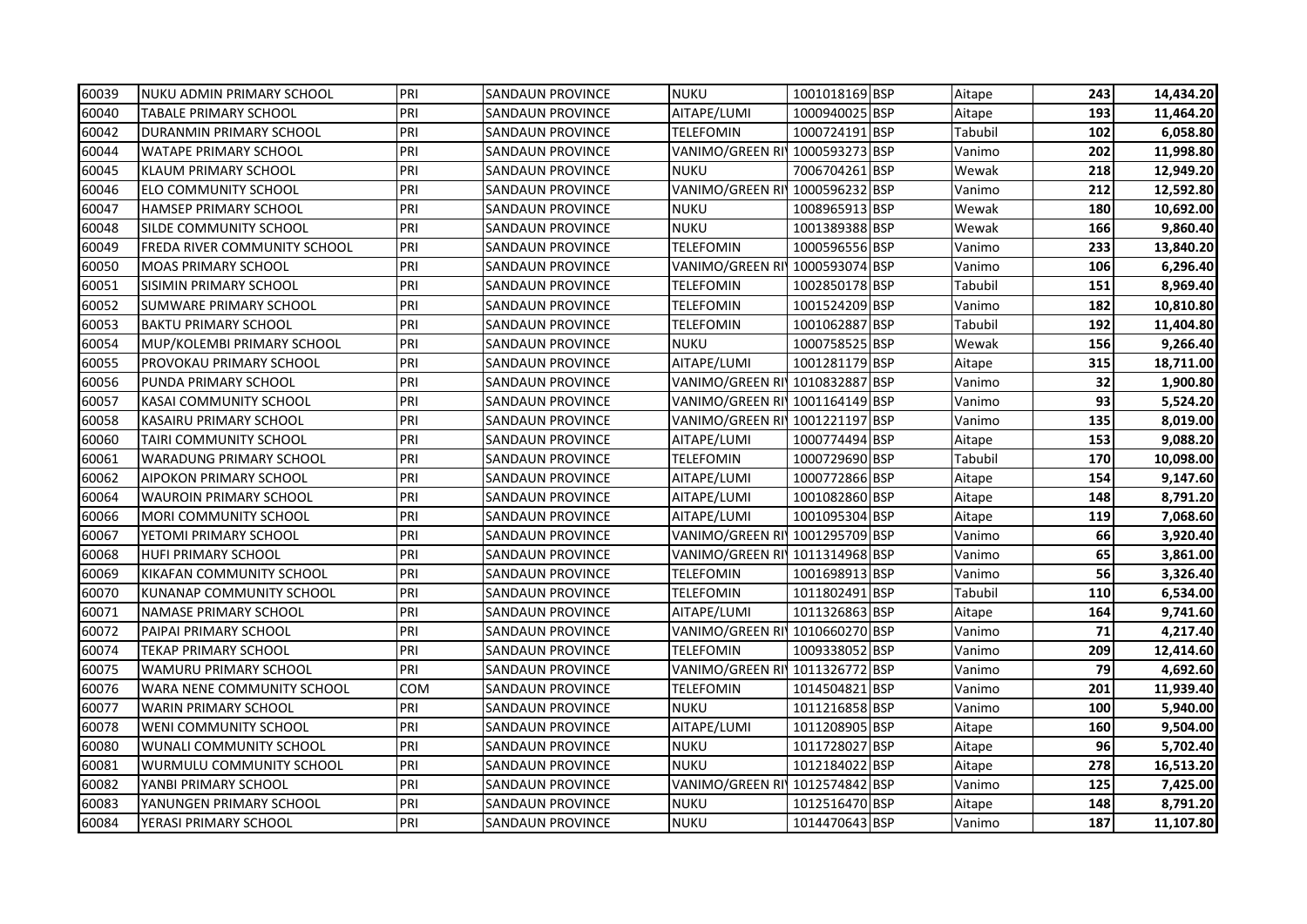| 60200 | ANGUGANAK PRIMARY SCHOOL                 | PRI  | <b>SANDAUN PROVINCE</b> | <b>NUKU</b>                    | 7004917519 BSP | Wewak     | 410 | 24,354.00 |
|-------|------------------------------------------|------|-------------------------|--------------------------------|----------------|-----------|-----|-----------|
| 60202 | ERITEI COMMUNITY SCHOOL                  | PRI  | SANDAUN PROVINCE        | AITAPE/LUMI                    | 1000779103 BSP | Wewak     | 164 | 9,741.60  |
| 60203 | SIBILANGA PRIMARY SCHOOL                 | PRI  | <b>SANDAUN PROVINCE</b> | <b>NUKU</b>                    | 1000759260 BSP | Aitape    | 139 | 8,256.60  |
| 60204 | <b>MAPUL PRIMARY SCHOOL</b>              | PRI  | <b>SANDAUN PROVINCE</b> | AITAPE/LUMI                    | 1000939428 BSP | Aitape    | 212 | 12,592.80 |
| 60205 | <b>TEKIN PRIMARY SCHOOL</b>              | PRI  | <b>SANDAUN PROVINCE</b> | TELEFOMIN                      | 1000726384 BSP | Mt. Hagen | 329 | 19,542.60 |
| 60207 | YELLOW RIVER PRIMARY SCHOOL              | PRI  | <b>SANDAUN PROVINCE</b> | TELEFOMIN                      | 1000593276 BSP | Vanimo    | 364 | 21,621.60 |
| 60209 | <b>WARASIKAU COMMUNITY SCHOOL</b>        | PRI  | <b>SANDAUN PROVINCE</b> | NUKU                           | 7007107464 BSP | Wewak     | 156 | 9,266.40  |
| 60210 | <b>APU PRIMARY SCHOOL</b>                | PRI  | <b>SANDAUN PROVINCE</b> | VANIMO/GREEN RI                | 1001118420 BSP | Vanimo    | 74  | 4,395.60  |
| 60212 | MAGLERI PRIMARY SCHOOL                   | PRI  | SANDAUN PROVINCE        | TELEFOMIN                      | 1000848854 BSP | Vanimo    | 279 | 16,572.60 |
| 60213 | <b>WIYARI COMMUNITY SCHOOL</b>           | PRI  | SANDAUN PROVINCE        | TELEFOMIN                      | 1000599531 BSP | Vanimo    | 291 | 17,285.40 |
| 60214 | <b>WEIS PRIMARY SCHOOL</b>               | PRI  | SANDAUN PROVINCE        | NUKU                           | 1002145298 BSP | Maprik    | 161 | 9,563.40  |
| 60215 | <b>WULBO OWE PRIMARY SCHOOL</b>          | PRI  | SANDAUN PROVINCE        | NUKU                           | 1000939929 BSP | Aitape    | 304 | 18,057.60 |
| 60216 | ANGOR COMMUNITY SCHOOL                   | PRI  | SANDAUN PROVINCE        | VANIMO/GREEN RI'               | 1000593268 BSP | Vanimo    | 70  | 4,158.00  |
| 60217 | <b>NABAIJO PRIMARY SCHOOL</b>            | PRI  | <b>SANDAUN PROVINCE</b> | TELEFOMIN                      | 1000596673 BSP | Vanimo    | 151 | 8,969.40  |
| 60218 | <b>ARKOSAME PRIMARY SCHOOL</b>           | PRI  | SANDAUN PROVINCE        | NUKU                           | 7005190041 BSP | Wewak     | 426 | 25,304.40 |
| 60219 | <b>IBRU PRIMARY SCHOOL</b>               | PRI  | SANDAUN PROVINCE        | VANIMO/GREEN RI 1000596524 BSP |                | Vanimo    | 210 | 12,474.00 |
| 60220 | YELBU PRIMARY SCHOOL                     | PRI  | SANDAUN PROVINCE        | NUKU                           | 1012708788 BSP | Wewak     | 220 | 13,068.00 |
| 60221 | DILA PRIMARY SCHOOL                      | PRI  | SANDAUN PROVINCE        | VANIMO/GREEN RI 1000600872 BSP |                | Vanimo    | 110 | 6,534.00  |
| 60222 | <b>KWOMTARI COMMUNITY SCHOOL 1</b>       | PRI  | <b>SANDAUN PROVINCE</b> | VANIMO/GREEN RI 1001118459 BSP |                | Vanimo    | 58  | 3,445.20  |
| 60223 | <b>NANGWOAM PRIMARY SCHOOL</b>           | PRI  | <b>SANDAUN PROVINCE</b> | NUKU                           | 1001395062 BSP | Wewak     | 141 | 8,375.40  |
| 60224 | KILIFAS PRIMARY SCHOOL                   | PRI  | SANDAUN PROVINCE        | VANIMO/GREEN RI 1000596346 BSP |                | Vanimo    | 237 | 14,077.80 |
| 60225 | <b>AMTO PRIMARY SCHOOL</b>               | PRI  | SANDAUN PROVINCE        | VANIMO/GREEN RI 1000593317 BSP |                | Vanimo    | 107 | 6,355.80  |
| 60226 | MITIKANAP PRIMARY SCHOOL                 | PRI  | SANDAUN PROVINCE        | TELEFOMIN                      | 1000721775 BSP | Mt. Hagen | 225 | 13,365.00 |
| 60227 | TOMIANAP PRIMARY SCHOOL                  | PRI  | SANDAUN PROVINCE        | TELEFOMIN                      | 1000953281 BSP | Mt. Hagen | 202 | 11,998.80 |
| 60229 | NINGIAN PRIMARY SCHOOL                   | PRI  | SANDAUN PROVINCE        | AITAPE/LUMI                    | 1001062190 BSP | Aitape    | 191 | 11,345.40 |
| 60230 | LILEL PRIMARY SCHOOL                     | PRI  | <b>SANDAUN PROVINCE</b> | <b>NUKU</b>                    | 7003498453 BSP | Vanimo    | 110 | 6,534.00  |
| 60232 | <b>TUKINARO PRIMARY SCHOOL</b>           | PRI  | SANDAUN PROVINCE        | NUKU                           | 1012001911 BSP | Wewak     | 228 | 13,543.20 |
| 60233 | WAMARAU PRIMARY SCHOOL                   | PRI  | SANDAUN PROVINCE        | <b>NUKU</b>                    | 1005841109 BSP | Wewak     | 143 | 8,494.20  |
| 60410 | ALI COMMUNITY SCHOOL                     | PRI  | SANDAUN PROVINCE        | AITAPE/LUMI                    | 1000775404 BSP | Wewak     | 158 | 9,385.20  |
| 60411 | <b>AROP PRIMARY SCHOOL</b>               | PRI  | <b>SANDAUN PROVINCE</b> | AITAPE/LUMI                    | 1000770795 BSP | Aitape    | 185 | 10,989.00 |
| 60412 | YILI PRIMARY SCHOOL                      | PRI  | SANDAUN PROVINCE        | NUKU                           | 1000782020 BSP | Aitape    | 160 | 9,504.00  |
| 60413 | <b>HOLY THRINITY BARO PRIMARY SCHOOL</b> | PRI  | SANDAUN PROVINCE        | VANIMO/GREEN RI 1000603023 BSP |                | Vanimo    | 360 | 21,384.00 |
| 60414 | YAMBAKOU PRIMARY SCHOOL                  | PRI  | SANDAUN PROVINCE        | <b>NUKU</b>                    | 1000758359 BSP | Wewak     | 203 | 12,058.20 |
| 60415 | <b>FATIMA PRIMARY SCHOOL</b>             | PRI  | SANDAUN PROVINCE        | AITAPE/LUMI                    | 1001464624 BSP | Aitape    | 363 | 21,562.20 |
| 60416 | <b>KAFLE PRIMARY SCHOOL</b>              | PRI  | SANDAUN PROVINCE        | NUKU                           | 1001713791 BSP | Vanimo    | 269 | 15,978.60 |
| 60417 | ST GABRIEL KAMBERATORO COMMUNITY         | SPRI | SANDAUN PROVINCE        | VANIMO/GREEN RI 1000598711 BSP |                | Vanimo    | 92  | 5,464.80  |
| 60418 | LAINGIM PRIMARY SCHOOL                   | PRI  | SANDAUN PROVINCE        | <b>NUKU</b>                    | 1000939688 BSP | Aitape    | 304 | 18,057.60 |
| 60419 | LEMIENG COMMUNITY SCHOOL                 | PRI  | SANDAUN PROVINCE        | AITAPE/LUMI                    | 1000781676 BSP | Aitape    | 275 | 16,335.00 |
| 60420 | NAMBLO PRIMARY SCHOOL                    | PRI  | SANDAUN PROVINCE        | <b>NUKU</b>                    | 1001547927 BSP | Aitape    | 268 | 15,919.20 |
|       |                                          |      |                         |                                |                |           |     |           |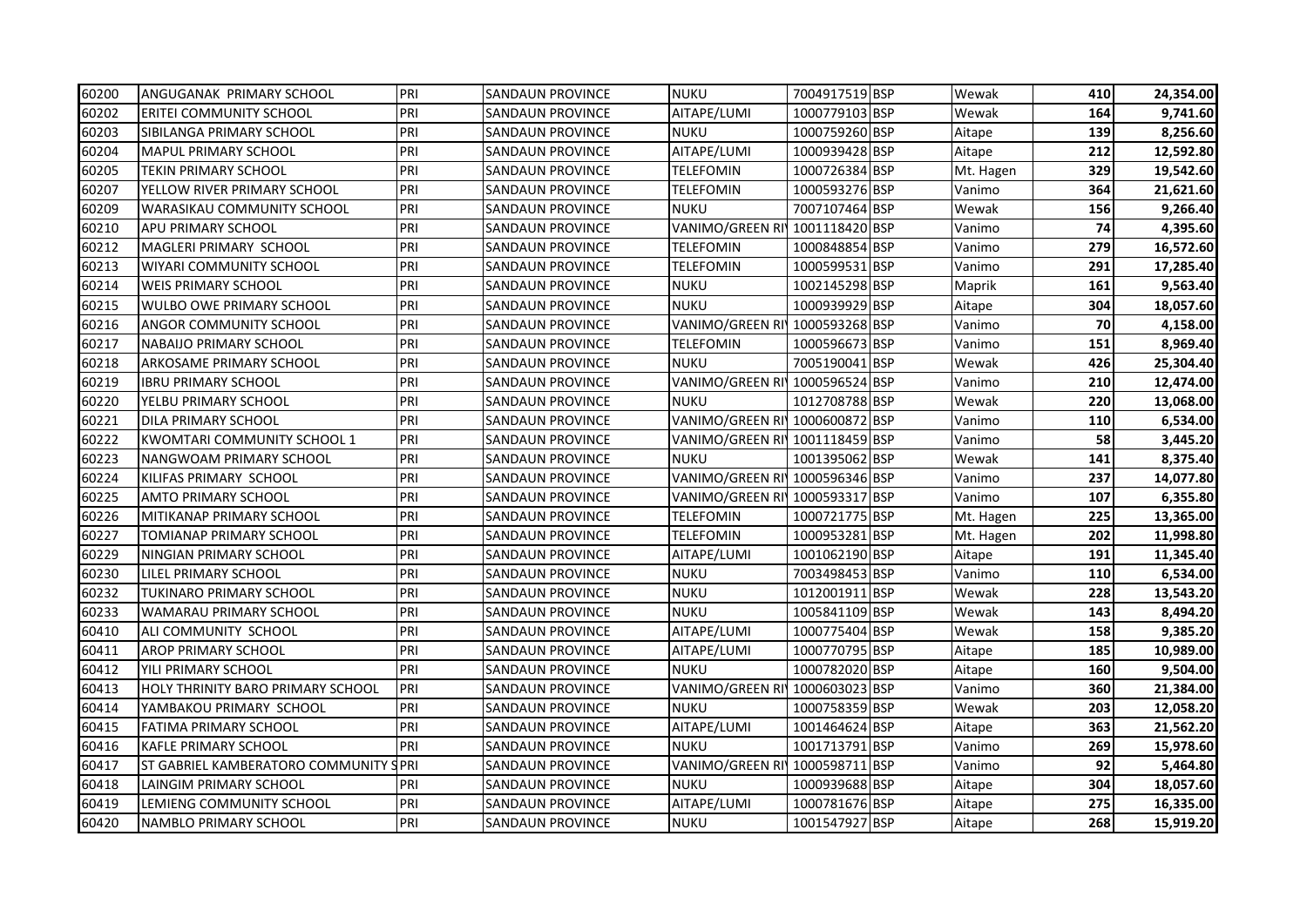| 60421 | OSOL PRIMARY SCHOOL                      | PRI | SANDAUN PROVINCE | VANIMO/GREEN RI 1000596336 BSP |                | Vanimo | 215 | 12,771.00 |
|-------|------------------------------------------|-----|------------------|--------------------------------|----------------|--------|-----|-----------|
| 60422 | ST VINCENTS DE PAUL ULAU PRIMARY SCHOPRI |     | SANDAUN PROVINCE | AITAPE/LUMI                    | 1000782014 BSP | Aitape | 363 | 21,562.20 |
| 60423 | WATI PRIMARY SCHOOL                      | PRI | SANDAUN PROVINCE | <b>NUKU</b>                    | 1000976688 BSP | Aitape | 226 | 13,424.40 |
| 60424 | <b>SUAIN PRIMARY SCHOOL</b>              | PRI | SANDAUN PROVINCE | AITAPE/LUMI                    | 1000943414 BSP | Aitape | 373 | 22,156.20 |
| 60425 | ST MARY'S LUMI PRIMARY SCHOOL            | PRI | SANDAUN PROVINCE | AITAPE/LUMI                    | 1002270088 BSP | Aitape | 270 | 16,038.00 |
| 60426 | KARAITEM PRIMARY SCHOOL                  | PRI | SANDAUN PROVINCE | AITAPE/LUMI                    | 1000943386 BSP | Aitape | 196 | 11,642.40 |
| 60428 | SISSANO ST MICHAEL'S PRIMARY SCHOOL      | PRI | SANDAUN PROVINCE | AITAPE/LUMI                    | 1000981313 BSP | Aitape | 388 | 23,047.20 |
| 60429 | ST ANNA PRIMARY SCHOOL                   | PRI | SANDAUN PROVINCE | AITAPE/LUMI                    | 1000872942 BSP | Aitape | 601 | 35,699.40 |
| 60431 | ST BENEDICT WASSISI PRIMARY SCHOOL       | PRI | SANDAUN PROVINCE | <b>NUKU</b>                    | 1001639321 BSP | Vanimo | 269 | 15,978.60 |
| 60432 | ST FRANCIS SEIM HAMTABA PRIMARY SCHOPRI  |     | SANDAUN PROVINCE | <b>NUKU</b>                    | 1001854544 BSP | Aitape | 366 | 21,740.40 |
| 60433 | PES ST JOSEPHS PRIMARY SCHOOL            | PRI | SANDAUN PROVINCE | AITAPE/LUMI                    | 1000873127 BSP | Aitape | 373 | 22,156.20 |
| 60434 | ST MARTINS MUKILI PRIMARY SCHOOL         | PRI | SANDAUN PROVINCE | <b>NUKU</b>                    | 1000780275 BSP | Aitape | 186 | 11,048.40 |
| 60435 | NIGIL PRIMARY SCHOOL                     | PRI | SANDAUN PROVINCE | <b>NUKU</b>                    | 1000974518 BSP | Aitape | 182 | 10,810.80 |
| 60437 | OSSIMA PRIMARY SCHOOL                    | PRI | SANDAUN PROVINCE | VANIMO/GREEN RI 1000602995 BSP |                | Vanimo | 253 | 15,028.20 |
| 60438 | ST THERESE LOTE PRIMARY SCHOOL           | PRI | SANDAUN PROVINCE | VANIMO/GREEN RI 1000602849 BSP |                | Vanimo | 250 | 14,850.00 |
| 60439 | <b>BARUPU PRIMARY SCHOOL</b>             | PRI | SANDAUN PROVINCE | AITAPE/LUMI                    | 1000873462 BSP | Vanimo | 269 | 15,978.60 |
| 60440 | UTAI PRIMARY SCHOOL                      | PRI | SANDAUN PROVINCE | VANIMO/GREEN RI 1000599265 BSP |                | Vanimo | 139 | 8,256.60  |
| 60441 | WASENGLA PRIMARY SCHOOL                  | PRI | SANDAUN PROVINCE | VANIMO/GREEN RI 1000602907 BSP |                | Vanimo | 199 | 11,820.60 |
| 60442 | YAULUWAPE PRIMARY SCHOOL                 | PRI | SANDAUN PROVINCE | AITAPE/LUMI                    | 1000779482 BSP | Aitape | 218 | 12,949.20 |
| 60443 | PUANG PRIMARY SCHOOL                     | PRI | SANDAUN PROVINCE | <b>NUKU</b>                    | 1000943381 BSP | Aitape | 282 | 16,750.80 |
| 60444 | WILWIL PRIMARY SCHOOL                    | PRI | SANDAUN PROVINCE | <b>NUKU</b>                    | 1000758003 BSP | Wewak  | 205 | 12,177.00 |
| 60448 | PAUP PRIMARY SCHOOL                      | PRI | SANDAUN PROVINCE | AITAPE/LUMI                    | 1000939375 BSP | Aitape | 236 | 14,018.40 |
| 60449 | NINGRA PRIMARY SCHOOL                    | PRI | SANDAUN PROVINCE | VANIMO/GREEN RI 1000602964 BSP |                | Vanimo | 145 | 8,613.00  |
| 60450 | SUMO COMMUNITY SCHOOL                    | PRI | SANDAUN PROVINCE | AITAPE/LUMI                    | 1000771642 BSP | Aitape | 222 | 13,186.80 |
| 60452 | YIMUT PRIMARY SCHOOL                     | PRI | SANDAUN PROVINCE | <b>NUKU</b>                    | 1001223289 BSP | Aitape | 204 | 12,117.60 |
| 60454 | MONANDIN PRIMARY SCHOOL                  | PRI | SANDAUN PROVINCE | <b>NUKU</b>                    | 1000758234 BSP | Wewak  | 167 | 9,919.80  |
| 60455 | TUMLEO PRIMARY SCHOOL                    | PRI | SANDAUN PROVINCE | AITAPE/LUMI                    | 1000778828 BSP | Aitape | 123 | 7,306.20  |
| 60456 | <b>WEIKINT PRIMARY SCHOOL</b>            | PRI | SANDAUN PROVINCE | <b>NUKU</b>                    | 1000781992 BSP | Maprik | 240 | 14,256.00 |
| 60457 | <b>KWEK COMMUNITY SCHOOL</b>             | PRI | SANDAUN PROVINCE | VANIMO/GREEN RI 1000599623 BSP |                | Vanimo | 130 | 7,722.00  |
| 60458 | SERRA PRIMARY SCHOOL                     | PRI | SANDAUN PROVINCE | AITAPE/LUMI                    | 1001288087 BSP | Vanimo | 134 | 7,959.60  |
| 60459 | WIGOTE COMMUNITY SCHOOL                  | PRI | SANDAUN PROVINCE | AITAPE/LUMI                    | 1000939646 BSP | Aitape | 189 | 11,226.60 |
| 60460 | <b>SABIG PRIMARY SCHOOL</b>              | PRI | SANDAUN PROVINCE | <b>NUKU</b>                    | 1000759581 BSP | Wewak  | 227 | 13,483.80 |
| 60461 | <b>FAS COMMUNITY SCHOOL</b>              | PRI | SANDAUN PROVINCE | VANIMO/GREEN RI 1000597062 BSP |                | Vanimo | 93  | 5,524.20  |
| 60462 | IMBINIS PRIMARY SCHOOL                   | PRI | SANDAUN PROVINCE | VANIMO/GREEN RI 1000593209 BSP |                | Vanimo | 160 | 9,504.00  |
| 60463 | KRIEL PRIMARY SCHOOL                     | PRI | SANDAUN PROVINCE | AITAPE/LUMI                    | 1000773440 BSP | Aitape | 262 | 15,562.80 |
| 60464 | NAWALU COMMUNITY SCHOOL                  | PRI | SANDAUN PROVINCE | <b>NUKU</b>                    | 7006627660 BSP | Vanimo | 143 | 8,494.20  |
| 60465 | TAUTE PRIMARY SCHOOL                     | PRI | SANDAUN PROVINCE | AITAPE/LUMI                    | 1000848832 BSP | Aitape | 197 | 11,701.80 |
| 60466 | WOMSIS PRIMARY SCHOOL                    | PRI | SANDAUN PROVINCE | AITAPE/LUMI                    | 1001678333 BSP | Vanimo | 231 | 13,721.40 |
| 60467 | RAWAT COMMUNITY SCHOOL                   | PRI | SANDAUN PROVINCE | <b>NUKU</b>                    | 1001171385 BSP | Aitape | 208 | 12,355.20 |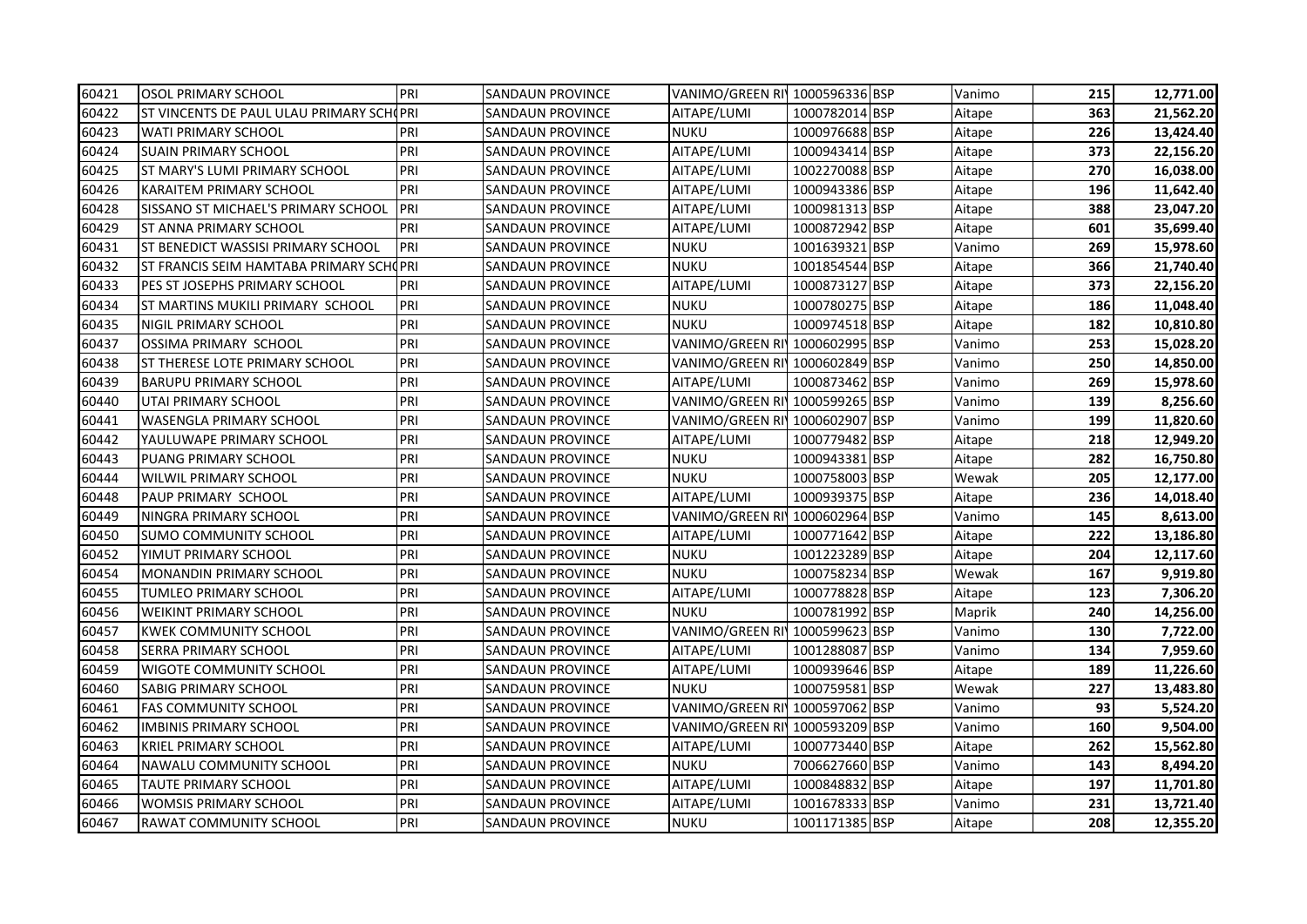| 60468 | <b>MALOL PRIMARY SCHOOL</b>     | PRI | <b>SANDAUN PROVINCE</b> | AITAPE/LUMI                    | 1001047332 BSP | Aitape  | 146 | 8,672.40  |
|-------|---------------------------------|-----|-------------------------|--------------------------------|----------------|---------|-----|-----------|
| 60469 | <b>WANAP PRIMARY SCHOOL</b>     | PRI | SANDAUN PROVINCE        | NUKU                           | 1000759345 BSP | Wewak   | 283 | 16,810.20 |
| 60470 | DAMILI PRIMARY SCHOOL           | PRI | <b>SANDAUN PROVINCE</b> | VANIMO/GREEN RI 1000602882 BSP |                | Vanimo  | 849 | 50,430.60 |
| 60472 | <b>BIMON PRIMARY SCHOOL</b>     | PRI | <b>SANDAUN PROVINCE</b> | <b>NUKU</b>                    | 1000758053 BSP | Vanimo  | 213 | 12,652.20 |
| 60474 | USUTAMO COMMUNITY SCHOOL        | PRI | <b>SANDAUN PROVINCE</b> | <b>NUKU</b>                    | 1000758982 BSP | Wewak   | 351 | 20,849.40 |
| 60475 | LEIKO PRIMARY SCHOOL            | PRI | SANDAUN PROVINCE        | <b>NUKU</b>                    | 1001119994 BSP | Aitape  | 88  | 5,227.20  |
| 60476 | LUPAI COMMUNITY SCHOOL          | PRI | <b>SANDAUN PROVINCE</b> | AITAPE/LUMI                    | 1000758158 BSP | Vanimo  | 93  | 5,524.20  |
| 60477 | <b>SELO COMMUNITY SCHOOL</b>    | PRI | <b>SANDAUN PROVINCE</b> | AITAPE/LUMI                    | 1000769971 BSP | Aitape  | 196 | 11,642.40 |
| 60478 | <b>IMONDA COMMUNITY SCHOOL</b>  | PRI | <b>SANDAUN PROVINCE</b> | VANIMO/GREEN RI 1000593093 BSP |                | Vanimo  | 169 | 10,038.60 |
| 60479 | <b>SUMUMINI PRIMARY SCHOOL</b>  | PRI | SANDAUN PROVINCE        | VANIMO/GREEN RI 1000593068 BSP |                | Vanimo  | 164 | 9,741.60  |
| 60481 | IMBIO COMMUNITY SCHOOL          | PRI | SANDAUN PROVINCE        | VANIMO/GREEN RI¶1000602965 BSP |                | Vanimo  | 200 | 11,880.00 |
| 60482 | <b>KARAITE COMMUNITY SCHOOL</b> | PRI | SANDAUN PROVINCE        | AITAPE/LUMI                    | 1000758368 BSP | Aitape  | 71  | 4,217.40  |
| 60484 | NIAOKONO COMMUNITY SCHOOL       | PRI | SANDAUN PROVINCE        | VANIMO/GREEN RI 1000597157 BSP |                | Vanimo  | 77  | 4,573.80  |
| 60485 | <b>BALUP COMMUNITY SCHOOL</b>   | COM | SANDAUN PROVINCE        | AITAPE/LUMI                    | 1000944506 BSP | Vanimo  | 103 | 6,118.20  |
| 60487 | <b>RAWO PRIMARY SCHOOL</b>      | PRI | SANDAUN PROVINCE        | VANIMO/GREEN RI 1001235449 BSP |                | Vanimo  | 66  | 3,920.40  |
| 60488 | SIMOLA COMMUNITY SCHOOL         | PRI | SANDAUN PROVINCE        | VANIMO/GREEN RI 1003104393 BSP |                | Vanimo  | 123 | 7,306.20  |
| 60490 | <b>MUSU COMMUNITY SCHOOL</b>    | PRI | <b>SANDAUN PROVINCE</b> | VANIMO/GREEN RI 1001568209 BSP |                | Vanimo  | 49  | 2,910.60  |
| 60492 | <b>GUBIL PRIMARY SCHOOL</b>     | PRI | <b>SANDAUN PROVINCE</b> | TELEFOMIN                      | 1000729735 BSP | Tabubil | 86  | 5,108.40  |
| 60494 | <b>WARASAI PRIMARY SCHOOL</b>   | PRI | SANDAUN PROVINCE        | NUKU                           | 1000759051 BSP | Aitape  | 284 | 16,869.60 |
| 60495 | <b>IDAM PRIMARY SCHOOL</b>      | PRI | <b>SANDAUN PROVINCE</b> | VANIMO/GREEN RI 1000597188 BSP |                | Vanimo  | 149 | 8,850.60  |
| 60496 | AMU PRIMARY SCHOOL              | PRI | SANDAUN PROVINCE        | AITAPE/LUMI                    | 1000775415 BSP | Aitape  | 154 | 9,147.60  |
| 60498 | ST MARY'S ROME COMMUNITY SCHOOL | PRI | SANDAUN PROVINCE        | AITAPE/LUMI                    | 1001068136 BSP | Aitape  | 381 | 22,631.40 |
| 60499 | <b>WOURU COMMUNITY SCHOOL</b>   | PRI | SANDAUN PROVINCE        | NUKU                           | 1001068614 BSP | Aitape  | 131 | 7,781.40  |
| 60500 | OFEKTAMIN PRIMARY SCHOOL        | PRI | SANDAUN PROVINCE        | <b>TELEFOMIN</b>               | 1001304150 BSP | Vanimo  | 51  | 3,029.40  |
| 60501 | LAPUAIN COMMUNITY SCHOOL        | PRI | SANDAUN PROVINCE        | AITAPE/LUMI                    | 1001071904 BSP | Aitape  | 201 | 11,939.40 |
| 60560 | <b>BIAKA COMMUNITY SCHOOL</b>   | PRI | SANDAUN PROVINCE        | VANIMO/GREEN RI 1000593073 BSP |                | Vanimo  | 113 | 6,712.20  |
| 60561 | <b>WAURU PRIMARY SCHOOL</b>     | PRI | SANDAUN PROVINCE        | <b>TELEFOMIN</b>               | 1000593095 BSP | Vanimo  | 156 | 9,266.40  |
| 60562 | YIKULOU PRIMARY SCHOOL          | PRI | <b>SANDAUN PROVINCE</b> | AITAPE/LUMI                    | 1000597186 BSP | Vanimo  | 266 | 15,800.40 |
| 60563 | YAWA COMMUNITY SCHOOL           | PRI | SANDAUN PROVINCE        | TELEFOMIN                      | 1001121692 BSP | Vanimo  | 154 | 9,147.60  |
| 60564 | TIPAS PRIMARY SCHOOL            | PRI | SANDAUN PROVINCE        | TELEFOMIN                      | 1000774825 BSP | Wewak   | 320 | 19,008.00 |
| 60565 | <b>MUKUAIS PRIMARY SCHOOL</b>   | PRI | <b>SANDAUN PROVINCE</b> | VANIMO/GREEN RI 1000596298 BSP |                | Vanimo  | 206 | 12,236.40 |
| 60566 | <b>WAGU COMMUNITY SCHOOL</b>    | COM | SANDAUN PROVINCE        | VANIMO/GREEN RI 1001184597 BSP |                | Vanimo  | 68  | 4,039.20  |
| 60567 | <b>WYPOM PRIMARY SCHOOL</b>     | PRI | SANDAUN PROVINCE        | AITAPE/LUMI                    | 1000772871 BSP | Aitape  | 138 | 8,197.20  |
| 60569 | AMINI PRIMARY SCHOOL            | PRI | SANDAUN PROVINCE        | VANIMO/GREEN RI 1001438464 BSP |                | Vanimo  | 172 | 10,216.80 |
| 60570 | AMSUKU PRIMARY SCHOOL           | PRI | SANDAUN PROVINCE        | AITAPE/LUMI                    | 1001293200 BSP | Aitape  | 202 | 11,998.80 |
| 60571 | <b>BLAMA PRIMARY SCHOOL</b>     | PRI | <b>SANDAUN PROVINCE</b> | AITAPE/LUMI                    | 1001885472 BSP | Vanimo  | 119 | 7,068.60  |
| 60576 | KARA - AUSE COMMUNITY SCHOOL    | PRI | SANDAUN PROVINCE        | AITAPE/LUMI                    | 1001353646 BSP | Vanimo  | 92  | 5,464.80  |
| 60577 | KUWARAMUN PRIMARY SCHOOL        | PRI | SANDAUN PROVINCE        | VANIMO/GREEN RI 1001455091 BSP |                | Vanimo  | 108 | 6,415.20  |
| 60578 | MAIMAI PRIMARY SCHOOL           | PRI | <b>SANDAUN PROVINCE</b> | <b>NUKU</b>                    | 7003274771 BSP | Wewak   | 131 | 7,781.40  |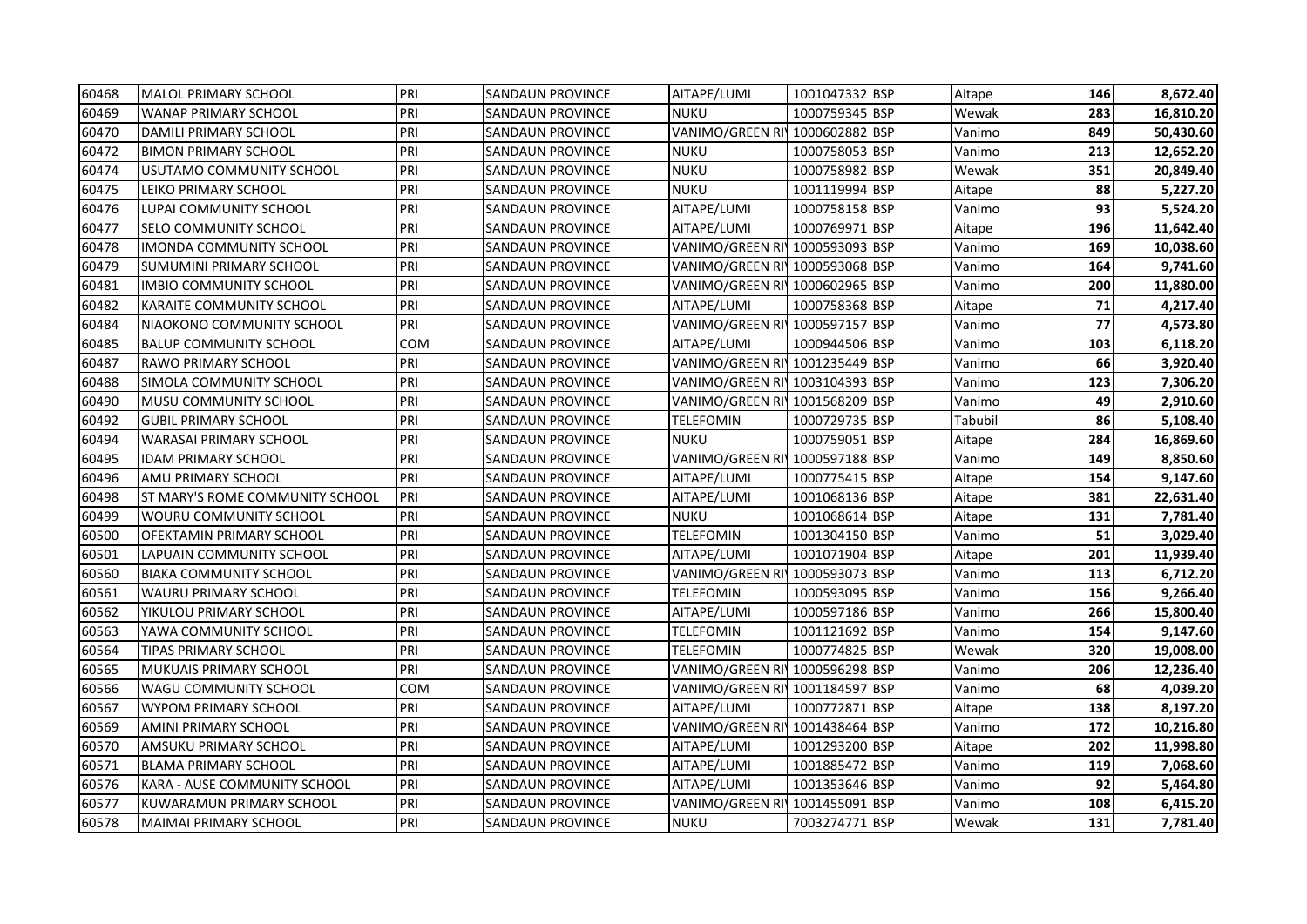| 60579 | MAMUDA COMMUNITY SCHOOL                  | PRI         | <b>SANDAUN PROVINCE</b> | AITAPE/LUMI                    | 1001303813 BSP | Aitape  | 328 | 19,483.20  |
|-------|------------------------------------------|-------------|-------------------------|--------------------------------|----------------|---------|-----|------------|
| 60580 | MATAPAU PRIMARY SCHOOL                   | PRI         | SANDAUN PROVINCE        | AITAPE/LUMI                    | 1001409220 BSP | Aitape  | 74  | 4,395.60   |
| 60581 | <b>MAUROM PRIMARY SCHOOL</b>             | <b>COM</b>  | <b>SANDAUN PROVINCE</b> | AITAPE/LUMI                    | 1001589922 BSP | Aitape  | 80  | 4,752.00   |
| 60582 | NAITU COMMUNITY SCHOOL                   | PRI         | SANDAUN PROVINCE        | VANIMO/GREEN RI 1001463629 BSP |                | Vanimo  | 95  | 5,643.00   |
| 60583 | <b>WEIKU PRIMARY SCHOOL</b>              | PRI         | <b>SANDAUN PROVINCE</b> | VANIMO/GREEN RI 1001437199 BSP |                | Vanimo  | 87  | 5,167.80   |
| 60584 | YIMIN PRIMARY SCHOOL                     | PRI         | <b>SANDAUN PROVINCE</b> | <b>NUKU</b>                    | 1002344230 BSP | Aitape  | 185 | 10,989.00  |
| 60585 | <b>TAMAR PRIMARY SCHOOL</b>              | PRI         | <b>SANDAUN PROVINCE</b> | AITAPE/LUMI                    | 7007368173 BSP | Aitape  | 120 | 7,128.00   |
| 60586 | <b>FRANK EVANS PRIMARY SCHOOL</b>        | PRI         | SANDAUN PROVINCE        | AITAPE/LUMI                    | 1001588008 BSP | Aitape  | 164 | 9,741.60   |
| 60587 | KURWA PRIMARY SCHOOL                     | PRI         | SANDAUN PROVINCE        | NUKU                           | 7019836530 BSP | Wewak   | 197 | 11,701.80  |
| 60589 | AIMBAI PRIMARY SCHOOL                    | PRI         | SANDAUN PROVINCE        | VANIMO/GREEN RI 7014869049 BSP |                | Vanimo  | 63  | 3,742.20   |
| 60600 | AITAPE PROVINCIAL HIGH SCHOOL            | PHS         | SANDAUN PROVINCE        | AITAPE/LUMI                    | 1000872683 BSP | Aitape  | 369 | 120,186.00 |
| 60601 | LUMI HIGH SCHOOL                         | PHS         | SANDAUN PROVINCE        | AITAPE/LUMI                    | 1001466662 BSP | Aitape  | 390 | 127,248.00 |
| 60602 | TELEFOMIN HIGH SCHOOL                    | <b>SEC</b>  | SANDAUN PROVINCE        | TELEFOMIN                      | 1000602843 BSP | Tabubil | 439 | 134,679.60 |
| 60603 | VANIMO SECONDARY SCHOOL                  | <b>SEC</b>  | SANDAUN PROVINCE        | VANIMO/GREEN RI 1000602810 BSP |                | Vanimo  | 813 | 201,121.80 |
| 60604 | OKSAPMIN SECONDARY SCHOOL                | <b>SEC</b>  | SANDAUN PROVINCE        | TELEFOMIN                      | 1001201029 BSP | Vanimo  | 368 | 123,281.40 |
| 60615 | <b>GREEN RIVER SECONDARY SCHOOL</b>      | <b>SEC</b>  | SANDAUN PROVINCE        | VANIMO/GREEN RI 1000602863 BSP |                | Vanimo  | 345 | 116,542.80 |
| 60635 | <b>ST IGNATIUS SECONDARY SCHOOL</b>      | <b>SEC</b>  | <b>SANDAUN PROVINCE</b> | AITAPE/LUMI                    | 1000873775 BSP | Aitape  | 590 | 196,442.40 |
| 60636 | NUKU ST FRANCIS PROVINCIAL HIGH SCHO SEC |             | <b>SANDAUN PROVINCE</b> | <b>NUKU</b>                    | 1000873778 BSP | Wewak   | 523 | 173,421.60 |
| 60637 | DON BOSCO SECONDARY SCHOOL               | <b>SEC</b>  | SANDAUN PROVINCE        | VANIMO/GREEN RI                | 1000602889 BSP | Vanimo  | 797 | 190,674.00 |
| 60639 | PAMAYA HIGH SCHOOL                       | PHS         | SANDAUN PROVINCE        | <b>NUKU</b>                    | 1011291588 BSP | Vanimo  | 243 | 73,722.00  |
| 60640 | <b>ST ANTHONY UTAI HIGH SCHOOL</b>       | PHS         | SANDAUN PROVINCE        | VANIMO/GREEN RI 7012500265 BSP |                | Vanimo  | 165 | 51,414.00  |
| 60641 | ANGUGANAK HIGH SCHOOL                    | PHS         | SANDAUN PROVINCE        | <b>NUKU</b>                    | 7016924271 BSP | Wewak   | 267 | 73,722.00  |
| 60651 | AITAPE VOCATIONAL CENTRE                 | <b>VOC</b>  | SANDAUN PROVINCE        | AITAPE/LUMI                    | 1000872701 BSP | Aitape  | 212 | 37,325.06  |
| 60653 | LUMI VOCATIONAL CENTRE                   | <b>VOC</b>  | SANDAUN PROVINCE        | AITAPE/LUMI                    | 1001330245 BSP | Vanimo  | 73  | 8,897.88   |
| 60654 | AMANAB VOCATIONAL CENTRE                 | <b>VOC</b>  | SANDAUN PROVINCE        | VANIMO/GREEN RI 1000602834 BSP |                | Vanimo  | 233 | 39,126.30  |
| 60655 | TELEFOMIN VOCATIONAL CENTRE              | <b>VOC</b>  | SANDAUN PROVINCE        | TELEFOMIN                      | 1000752519 BSP | Tabubil | 133 | 16,211.22  |
| 60693 | <b>WASSISI GIRLS TECNICAL CENTRE</b>     | <b>VOC</b>  | <b>SANDAUN PROVINCE</b> | <b>NUKU</b>                    | 1003549522 BSP | Aitape  | 89  | 12,202.42  |
| 60694 | <b>AROP VOCATIONAL CENTER</b>            | <b>VOC</b>  | <b>SANDAUN PROVINCE</b> | AITAPE/LUMI                    | 1000873542 BSP | Vanimo  | 43  | 5,241.22   |
| 60695 | YIMBRASI VOCATIONAL CENTRE               | <b>VOC</b>  | <b>SANDAUN PROVINCE</b> | <b>NUKU</b>                    | 1000984873 BSP | Aitape  | 141 | 17,186.32  |
| 60697 | PES VOCATIONAL CENTRE                    | <b>VOC</b>  | <b>SANDAUN PROVINCE</b> | AITAPE/LUMI                    | 1001303389 BSP | Aitape  | 105 | 12,798.32  |
| 60699 | ANGUGANAK (PUANG) VOCATIONAL CENTIVOC    |             | SANDAUN PROVINCE        | <b>NUKU</b>                    | 1000873553 BSP | Wewak   | 91  | 11,091.88  |
| 60A01 | <b>KWARAMUN ELEMENTARY SCHOOL</b>        | <b>ELEM</b> | SANDAUN PROVINCE        | VANIMO/GREEN RI 1000593377 BSP |                | Vanimo  | 89  | 1,938.42   |
| 60A04 | LIHIN ELEMENTARY SCHOOL                  | ELEM        | SANDAUN PROVINCE        | VANIMO/GREEN RI 1000984722 BSP |                | Vanimo  | 29  | 631.62     |
| 60A05 | MIARFAI ELEMENTARY SCHOOL                | ELEM        | <b>SANDAUN PROVINCE</b> | VANIMO/GREEN RI 1001374744 BSP |                | Vanimo  | 24  | 522.72     |
| 60A06 | MOAKNERI ELEMENTARY SCHOOL               | ELEM        | SANDAUN PROVINCE        | VANIMO/GREEN RI 1001563398 BSP |                | Vanimo  | 54  | 1,176.12   |
| 60A07 | <b>MOAS ELEMENTARY SCHOOL</b>            | ELEM        | SANDAUN PROVINCE        | VANIMO/GREEN RI 1000600068 BSP |                | Vanimo  | 51  | 1,110.78   |
| 60A08 | <b>MUKWAIS ELEMENTARY SCHOOL</b>         | ELEM        | SANDAUN PROVINCE        | VANIMO/GREEN RI 1000982792 BSP |                | Vanimo  | 80  | 1,742.40   |
| 60A10 | POSMOC ELEMENTARY SCHOOL                 | <b>ELEM</b> | <b>SANDAUN PROVINCE</b> | VANIMO/GREEN RI 1001120857 BSP |                | Vanimo  | 94  | 2,047.32   |
| 60A12 | <b>TROWARI ELEMENTARY SCHOOL</b>         | ELEM        | <b>SANDAUN PROVINCE</b> | VANIMO/GREEN RI 1000976131 BSP |                | Vanimo  | 92  | 2,003.76   |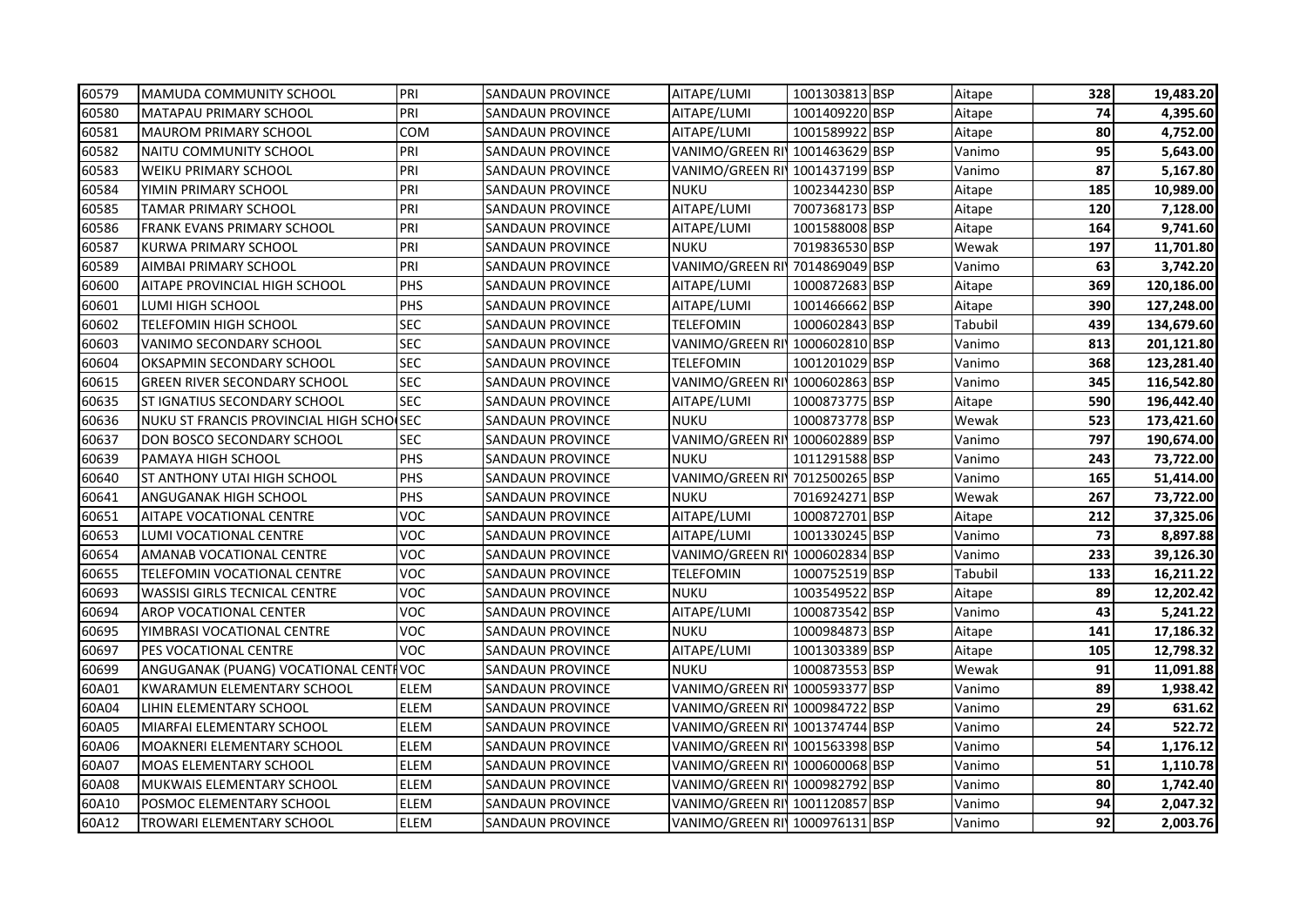| 60A16 | YURI ELEMENTARY SCHOOL              | <b>ELEM</b> | <b>SANDAUN PROVINCE</b> | VANIMO/GREEN RI 1000690127 BSP |                | Vanimo  | 38  | 827.64   |
|-------|-------------------------------------|-------------|-------------------------|--------------------------------|----------------|---------|-----|----------|
| 60A17 | <b>BIMS ELEMENTARY SCHOOL</b>       | <b>ELEM</b> | SANDAUN PROVINCE        | TELEFOMIN                      | 1001121681 BSP | Vanimo  | 76  | 1,655.28 |
| 60A19 | LANGOS ELEMENTARY SCHOOL            | <b>ELEM</b> | SANDAUN PROVINCE        | TELEFOMIN                      | 1001404943 BSP | Tabubil | 50  | 1,089.00 |
| 60A21 | <b>BAB ELEMENTARY SCHOOL</b>        | ELEM        | SANDAUN PROVINCE        | TELEFOMIN                      | 1000731607 BSP | Tabubil | 41  | 892.98   |
| 60A23 | AMBENI ELEMENTARY SCHOOL            | <b>ELEM</b> | <b>SANDAUN PROVINCE</b> | <b>TELEFOMIN</b>               | 1000881018 BSP | Tabubil | 84  | 1,829.52 |
| 60A25 | KUPREN ELEMENTARY SCHOOL            | <b>ELEM</b> | <b>SANDAUN PROVINCE</b> | <b>TELEFOMIN</b>               | 1001349810 BSP | Vanimo  | 38  | 827.64   |
| 60A26 | <b>MASO ELEMENTARY SCHOOL</b>       | <b>ELEM</b> | <b>SANDAUN PROVINCE</b> | TELEFOMIN                      | 1001016489 BSP | Tabubil | 100 | 2,178.00 |
| 60A27 | PEHEL ELEMENTARY SCHOOL             | <b>ELEM</b> | <b>SANDAUN PROVINCE</b> | <b>TELEFOMIN</b>               | 1000731705 BSP | Tabubil | 184 | 4,007.52 |
| 60A28 | KOLTE ELEMENTARY SCHOOL             | ELEM        | <b>SANDAUN PROVINCE</b> | <b>TELEFOMIN</b>               | 1000731228 BSP | Tabubil | 68  | 1,481.04 |
| 60A29 | <b>TONGDUP ELEMENTARY SCHOOL</b>    | ELEM        | SANDAUN PROVINCE        | TELEFOMIN                      | 1001121689 BSP | Vanimo  | 128 | 2,787.84 |
| 60A30 | <b>BOTE ELEMENTARY SCHOOL</b>       | ELEM        | SANDAUN PROVINCE        | <b>TELEFOMIN</b>               | 1001646251 BSP | Vanimo  | 24  | 522.72   |
| 60A31 | <b>FADS ELEMENTARY SCHOOL</b>       | ELEM        | <b>SANDAUN PROVINCE</b> | TELEFOMIN                      | 1000969315 BSP | Tabubil | 109 | 2,374.02 |
| 60A33 | SULUPNUKU ELEMENTARY SCHOOL         | ELEM        | SANDAUN PROVINCE        | NUKU                           | 1000759405 BSP | Wewak   | 200 | 4,356.00 |
| 60A34 | YIFKINDU ELEMENTARY SCHOOL          | ELEM        | SANDAUN PROVINCE        | NUKU                           | 1000759496 BSP | Vanimo  | 82  | 1,785.96 |
| 60A35 | <b>APIKU ELEMENTARY SCHOOL</b>      | ELEM        | SANDAUN PROVINCE        | <b>NUKU</b>                    | 1000759493 BSP | Wewak   | 96  | 2,090.88 |
| 60A36 | YIMUNUM ELEMENTARY SCHOOL           | <b>ELEM</b> | ISANDAUN PROVINCE       | <b>NUKU</b>                    | 1001208565 BSP | Vanimo  | 103 | 2,243.34 |
| 60A37 | SUWAREPAN ELEMENTARY SCHOOL         | ELEM        | <b>SANDAUN PROVINCE</b> | <b>NUKU</b>                    | 1000759500 BSP | Wewak   | 87  | 1,894.86 |
| 60A38 | YEMNU ELEMENTARY SCHOOL             | ELEM        | <b>SANDAUN PROVINCE</b> | <b>NUKU</b>                    | 1000759489 BSP | Aitape  | 105 | 2,286.90 |
| 60A39 | TUMENTONIK ELEMENTARY SCHOOL        | ELEM        | <b>SANDAUN PROVINCE</b> | <b>NUKU</b>                    | 1000759490 BSP | Wewak   | 85  | 1,851.30 |
| 60A41 | SANJI ELEMENTARY SCHOOL             | <b>ELEM</b> | <b>SANDAUN PROVINCE</b> | <b>NUKU</b>                    | 1000759502 BSP | Vanimo  | 200 | 4,356.00 |
| 60A43 | NIPMIA ELEMENTARY SCHOOL            | <b>ELEM</b> | <b>SANDAUN PROVINCE</b> | <b>NUKU</b>                    | 1002978615 BSP | Aitape  | 101 | 2,199.78 |
| 60A44 | WITITAI ELEMENTARY SCHOOL           | ELEM        | SANDAUN PROVINCE        | <b>NUKU</b>                    | 1000939590 BSP | Aitape  | 130 | 2,831.40 |
| 60A45 | TURMBU ELEMENTARY SCHOOL            | ELEM        | <b>SANDAUN PROVINCE</b> | <b>NUKU</b>                    | 1001093436 BSP | Vanimo  | 81  | 1,764.18 |
| 60A47 | SAIYABI ELEMENTARY SCHOOL           | ELEM        | SANDAUN PROVINCE        | NUKU                           | 1002807012 BSP | Maprik  | 70  | 1,524.60 |
| 60A50 | KAFLE 1 ELEMENTARY SCHOOL           | ELEM        | SANDAUN PROVINCE        | NUKU                           | 1012700835 BSP | Vanimo  | 154 | 3,354.12 |
| 60A52 | KAFLE (3) ELEMENTARY SCHOOL         | <b>ELEM</b> | SANDAUN PROVINCE        | <b>NUKU</b>                    | 1006771248 BSP | Aitape  | 100 | 2,178.00 |
| 60A53 | SIABIKA ELEMENTARY SCHOOL           | ELEM        | <b>SANDAUN PROVINCE</b> | <b>NUKU</b>                    | 1011781547 BSP | Wewak   | 92  | 2,003.76 |
| 60A55 | <b>PUANG ELEMENTARY SCHOOL</b>      | <b>ELEM</b> | <b>SANDAUN PROVINCE</b> | <b>NUKU</b>                    | 1000759488 BSP | Wewak   | 126 | 2,744.28 |
| 60A56 | <b>TRANSMITER ELEMENTARY SCHOOL</b> | ELEM        | <b>SANDAUN PROVINCE</b> | VANIMO/GREEN RI 1000599022 BSP |                | Vanimo  | 340 | 7,405.20 |
| 60A57 | <b>PASI ELEMENTARY SCHOOL</b>       | <b>ELEM</b> | <b>SANDAUN PROVINCE</b> | VANIMO/GREEN RI 1000598817 BSP |                | Vanimo  | 286 | 6,229.08 |
| 60A58 | WELIUM ELEMENTARY SCHOOL            | <b>ELEM</b> | <b>SANDAUN PROVINCE</b> | AITAPE/LUMI                    | 1000939383 BSP | Aitape  | 80  | 1,742.40 |
| 60A60 | ROME CAMP ELEMENTARY SCHOOL         | ELEM        | <b>SANDAUN PROVINCE</b> | AITAPE/LUMI                    | 1000781652 BSP | Aitape  | 25  | 544.5    |
| 60A61 | YAKOI ELEMENTARY SCHOOL             | ELEM        | <b>SANDAUN PROVINCE</b> | AITAPE/LUMI                    | 1001173746 BSP | Aitape  | 97  | 2,112.66 |
| 60A63 | TABALE ELEMENTARY SCHOOL            | ELEM        | SANDAUN PROVINCE        | AITAPE/LUMI                    | 1000939387 BSP | Aitape  | 52  | 1,132.56 |
| 60A64 | TELOUTE ELEMENTARY SCHOOL           | <b>ELEM</b> | SANDAUN PROVINCE        | AITAPE/LUMI                    | 1000779485 BSP | Aitape  | 70  | 1,524.60 |
| 60A66 | YUTIPI ELEMENTARY SCHOOL            | <b>ELEM</b> | SANDAUN PROVINCE        | AITAPE/LUMI                    | 1000781703 BSP | Aitape  | 65  | 1,415.70 |
| 60A67 | <b>WABUTE ELEMENTARY SCHOOL</b>     | ELEM        | SANDAUN PROVINCE        | AITAPE/LUMI                    | 1000780859 BSP | Wewak   | 73  | 1,589.94 |
| 60A69 | PUPA ELEMENTARY SCHOOL              | ELEM        | SANDAUN PROVINCE        | AITAPE/LUMI                    | 1000779515 BSP | Aitape  | 173 | 3,767.94 |
| 60A72 | AROFORO ELEMENTARY SCHOOL           | ELEM        | <b>SANDAUN PROVINCE</b> | AITAPE/LUMI                    | 1000779518 BSP | Aitape  | 69  | 1,502.82 |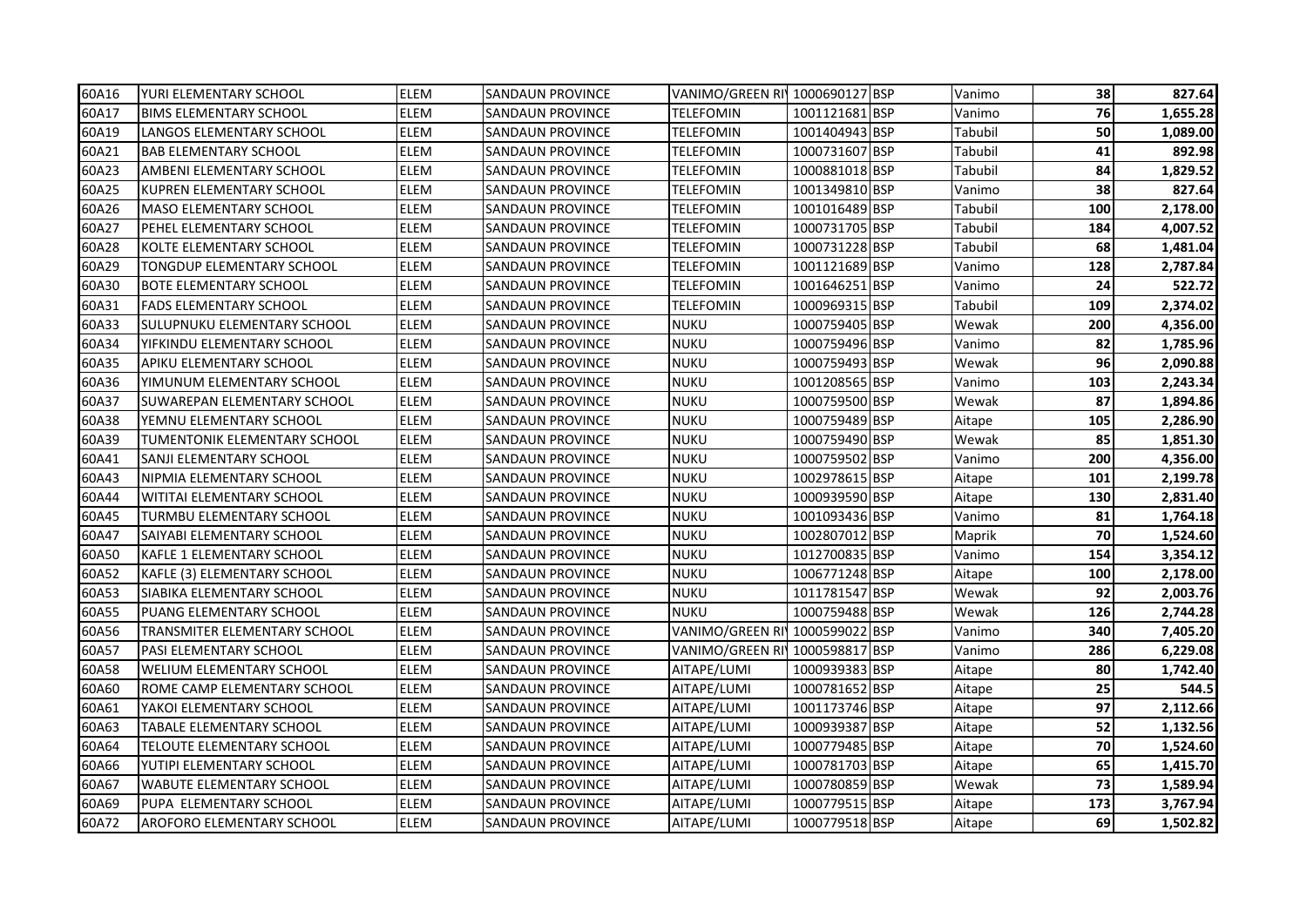| 60A73 | YAMKIL ELEMENTARY SCHOOL             | <b>ELEM</b> | <b>SANDAUN PROVINCE</b> | AITAPE/LUMI                    | 1000939569 BSP | Aitape | 70  | 1,524.60 |
|-------|--------------------------------------|-------------|-------------------------|--------------------------------|----------------|--------|-----|----------|
| 60A76 | MIWAUTE ELEMENTARY SCHOOL            | <b>ELEM</b> | SANDAUN PROVINCE        | AITAPE/LUMI                    | 1000780893 BSP | Aitape | 87  | 1,894.86 |
| 60A77 | <b>TARAU POINT ELEMENTARY SCHOOL</b> | <b>ELEM</b> | SANDAUN PROVINCE        | AITAPE/LUMI                    | 1000939667 BSP | Aitape | 58  | 1,263.24 |
| 60A78 | <b>TEPIR ELEMENTARY SCHOOL</b>       | ELEM        | SANDAUN PROVINCE        | AITAPE/LUMI                    | 1000939560 BSP | Aitape | 31  | 675.18   |
| 60A81 | NOROMBALIP ELEMENTARY SCHOOL         | <b>ELEM</b> | <b>SANDAUN PROVINCE</b> | <b>TELEFOMIN</b>               | 1003324033 BSP | Vanimo | 60  | 1,306.80 |
| 60A82 | YARU ELEMENTARY SCHOOL               | <b>ELEM</b> | <b>SANDAUN PROVINCE</b> | <b>TELEFOMIN</b>               | 1000600338 BSP | Vanimo | 90  | 1,960.20 |
| 60A84 | ANGUGANAK ELEMENTARY SCHOOL          | <b>ELEM</b> | <b>SANDAUN PROVINCE</b> | <b>NUKU</b>                    | 1000758698 BSP | Aitape | 67  | 1,459.26 |
| 60A85 | ASIRAP ELEMENTARY SCHOOL             | <b>ELEM</b> | <b>SANDAUN PROVINCE</b> | AITAPE/LUMI                    | 1000758837 BSP | Aitape | 62  | 1,350.36 |
| 60A86 | <b>BRUKAP ELEMENTARY SCHOOL</b>      | <b>ELEM</b> | <b>SANDAUN PROVINCE</b> | <b>NUKU</b>                    | 1000939555 BSP | Aitape | 71  | 1,546.38 |
| 60A88 | HAMBASAMA ELEMENTARY SCHOOL          | <b>ELEM</b> | SANDAUN PROVINCE        | NUKU                           | 1000759397 BSP | Wewak  | 204 | 4,443.12 |
| 60A90 | PORO ELEMENTARY SCHOOL               | <b>ELEM</b> | SANDAUN PROVINCE        | AITAPE/LUMI                    | 7021002915 BSP | Aitape | 80  | 1,742.40 |
| 60A91 | POKLO ELEMENTARY SCHOOL              | ELEM        | <b>SANDAUN PROVINCE</b> | <b>NUKU</b>                    | 1000759406 BSP | Wewak  | 97  | 2,112.66 |
| 60A92 | SIAUTE ELEMENTARY SCHOOL             | ELEM        | SANDAUN PROVINCE        | AITAPE/LUMI                    | 1000758836 BSP | Aitape | 115 | 2,504.70 |
| 60A93 | SIBITALA ELEMENTARY SCHOOL           | ELEM        | SANDAUN PROVINCE        | <b>NUKU</b>                    | 1003539457 BSP | Wewak  | 143 | 3,114.54 |
| 60A94 | <b>WAUNINGI ELEMENTARY SCHOOL</b>    | ELEM        | SANDAUN PROVINCE        | AITAPE/LUMI                    | 1003516307 BSP | Aitape | 52  | 1,132.56 |
| 60A95 | <b>WULOKUM ELEMENTARY SCHOOL</b>     | <b>ELEM</b> | <b>SANDAUN PROVINCE</b> | <b>NUKU</b>                    | 1000593392 BSP | Wewak  | 139 | 3,027.42 |
| 60A97 | YAKO ELEMENTARY SCHOOL               | ELEM        | <b>SANDAUN PROVINCE</b> | VANIMO/GREEN RI 1000597053 BSP |                | Vanimo | 136 | 2,962.08 |
| 60A98 | <b>WASIPI ELEMENTARY SCHOOL</b>      | <b>ELEM</b> | <b>SANDAUN PROVINCE</b> | VANIMO/GREEN RI 1001188212 BSP |                | Vanimo | 278 | 6,054.84 |
| 60A99 | <b>WARAMO ELEMENTARY SCHOOL</b>      | ELEM        | <b>SANDAUN PROVINCE</b> | VANIMO/GREEN RI 1000599006 BSP |                | Vanimo | 164 | 3,571.92 |
| 60B02 | <b>ST MARTINS ELEMENTARY SCHOOL</b>  | ELEM        | <b>SANDAUN PROVINCE</b> | VANIMO/GREEN RI 1000597555 BSP |                | Vanimo | 331 | 7,209.18 |
| 60B03 | DALI ELEMENTARY SCHOOL               | <b>ELEM</b> | <b>SANDAUN PROVINCE</b> | VANIMO/GREEN RI 1010705026 BSP |                | Vanimo | 306 | 6,664.68 |
| 60B04 | PEWI ELEMENTARY SCHOOL               | ELEM        | SANDAUN PROVINCE        | VANIMO/GREEN RI 1000600171 BSP |                | Vanimo | 200 | 4,356.00 |
| 60B05 | <b>MAROK ELEMENTARY SCHOOL</b>       | <b>ELEM</b> | <b>SANDAUN PROVINCE</b> | AITAPE/LUMI                    | 1000782018 BSP | Aitape | 92  | 2,003.76 |
| 60B07 | AINDRIN ELEMENTARY SCHOOL            | <b>ELEM</b> | SANDAUN PROVINCE        | AITAPE/LUMI                    | 1000773863 BSP | Aitape | 75  | 1,633.50 |
| 60B08 | WOM ELEMENTARY SCHOOL                | <b>ELEM</b> | SANDAUN PROVINCE        | AITAPE/LUMI                    | 1001218357 BSP | Aitape | 73  | 1,589.94 |
| 60B11 | ST JOHN'S RAIHU ELEMENTARY SCHOOL    | <b>ELEM</b> | SANDAUN PROVINCE        | AITAPE/LUMI                    | 1000782023 BSP | Aitape | 133 | 2,896.74 |
| 60B12 | FATIMA HILL ELEMENTARY SCHOOL        | <b>ELEM</b> | <b>SANDAUN PROVINCE</b> | AITAPE/LUMI                    | 1000939562 BSP | Aitape | 92  | 2,003.76 |
| 60B13 | <b>ST ANN ELEMENTARY SCHOOL</b>      | <b>ELEM</b> | <b>SANDAUN PROVINCE</b> | AITAPE/LUMI                    | 1000769708 BSP | Aitape | 114 | 2,482.92 |
| 60B15 | INUKU CAMP ELEMENTARY SCHOOL         | ELEM        | <b>SANDAUN PROVINCE</b> | AITAPE/LUMI                    | 1000769697 BSP | Aitape | 116 | 2,526.48 |
| 60B17 | NIMAS ELEMENTARY SCHOOL              | <b>ELEM</b> | <b>SANDAUN PROVINCE</b> | AITAPE/LUMI                    | 1000771611 BSP | Aitape | 69  | 1,502.82 |
| 60B18 | AMSOR ELEMENTARY SCHOOL              | <b>ELEM</b> | <b>SANDAUN PROVINCE</b> | AITAPE/LUMI                    | 1001101865 BSP | Aitape | 63  | 1,372.14 |
| 60B19 | MINAR ELEMENTARY SCHOOL              | ELEM        | <b>SANDAUN PROVINCE</b> | AITAPE/LUMI                    | 1001106508 BSP | Aitape | 127 | 2,766.06 |
| 60B20 | <b>MAINROIN ELEMENTARY SCHOOL</b>    | ELEM        | <b>SANDAUN PROVINCE</b> | AITAPE/LUMI                    | 1001067638 BSP | Aitape | 114 | 2,482.92 |
| 60B21 | NARIMO ELEMENTARY SCHOOL             | ELEM        | SANDAUN PROVINCE        | VANIMO/GREEN RI¶1001417701 BSP |                | Vanimo | 355 | 7,731.90 |
| 60B23 | AMINI ELEMENTARY SCHOOL              | <b>ELEM</b> | SANDAUN PROVINCE        | VANIMO/GREEN RI'               | 1000593338 BSP | Vanimo | 61  | 1,328.58 |
| 60B24 | ANGRA ELEMENTARY SCHOOL              | <b>ELEM</b> | SANDAUN PROVINCE        | <b>NUKU</b>                    | 1000759407 BSP | Vanimo | 129 | 2,809.62 |
| 60B25 | AUWIA ELEMENTARY SCHOOL              | ELEM        | SANDAUN PROVINCE        | VANIMO/GREEN RI 1001120851 BSP |                | Vanimo | 36  | 784.08   |
| 60B27 | C B C ELEMENTARY SCHOOL              | ELEM        | SANDAUN PROVINCE        | AITAPE/LUMI                    | 1000939888 BSP | Vanimo | 146 | 3,179.88 |
| 60B28 | <b>IDEORU ELEMENTARY SCHOOL</b>      | ELEM        | <b>SANDAUN PROVINCE</b> | VANIMO/GREEN RI 1001120850 BSP |                | Vanimo | 63  | 1,372.14 |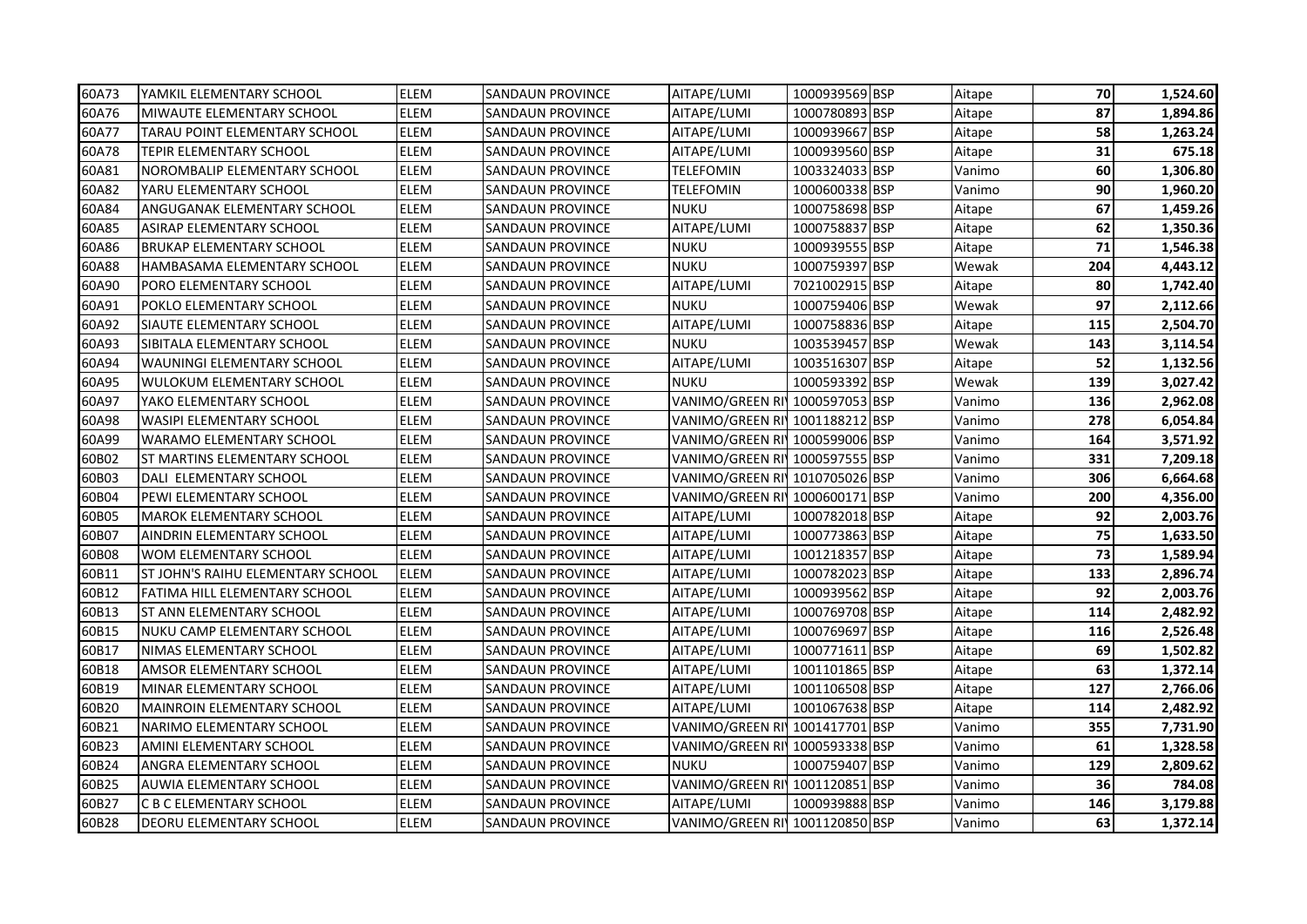| 60B29 | <b>GREEN RIVER STATION ELEMENTARY SCHO ELEM</b> |             | <b>SANDAUN PROVINCE</b> | VANIMO/GREEN RI 1000593292 BSP |                | Vanimo  | 82  | 1,785.96 |
|-------|-------------------------------------------------|-------------|-------------------------|--------------------------------|----------------|---------|-----|----------|
| 60B31 | <b>HOGRU ELEMENTARY SCHOOL</b>                  | ELEM        | SANDAUN PROVINCE        | VANIMO/GREEN RI 1001120867 BSP |                | Vanimo  | 64  | 1,393.92 |
| 60B32 | <b>IBRU ELEMENTARY SCHOOL</b>                   | <b>ELEM</b> | <b>SANDAUN PROVINCE</b> | VANIMO/GREEN RI 1000599671 BSP |                | Vanimo  | 92  | 2.003.76 |
| 60B33 | KAMAIRU TAKA ELEMENTARY SCHOOL                  | ELEM        | <b>SANDAUN PROVINCE</b> | AITAPE/LUMI                    | 1000781668 BSP | Aitape  | 75  | 1,633.50 |
| 60B34 | KUTSE ELEMENTARY SCHOOL                         | ELEM        | <b>SANDAUN PROVINCE</b> | TELEFOMIN                      | 1001121694 BSP | Vanimo  | 78  | 1,698.84 |
| 60B35 | <b>KWEITAKOM ELEMENTARY SCHOOL</b>              | ELEM        | <b>SANDAUN PROVINCE</b> | <b>TELEFOMIN</b>               | 1000731605 BSP | Tabubil | 76  | 1,655.28 |
| 60B37 | MAINYEW ELEMENTARY SCHOOL                       | ELEM        | <b>SANDAUN PROVINCE</b> | AITAPE/LUMI                    | 1000775882 BSP | Aitape  | 166 | 3,615.48 |
| 60B39 | MINI YABRU ELEMENTARY SCHOOL                    | <b>ELEM</b> | SANDAUN PROVINCE        | VANIMO/GREEN RI                | 1000593333 BSP | Vanimo  | 30  | 653.4    |
| 60B41 | OKUNEWONGUR ELEMENTARY SCHOOL                   | <b>ELEM</b> | <b>SANDAUN PROVINCE</b> | <b>NUKU</b>                    | 1001637900 BSP | Wewak   | 54  | 1,176.12 |
| 60B42 | <b>PIOM ELEMENTARY SCHOOL</b>                   | ELEM        | <b>SANDAUN PROVINCE</b> | <b>NUKU</b>                    | 1001022888 BSP | Aitape  | 48  | 1,045.44 |
| 60B44 | <b>RIDUM ELEMENTARY SCHOOL</b>                  | ELEM        | SANDAUN PROVINCE        | TELEFOMIN                      | 1001012207 BSP | Tabubil | 69  | 1,502.82 |
| 60B45 | SAIMO MASIAM ELEMENTARY SCHOOL                  | ELEM        | SANDAUN PROVINCE        | AITAPE/LUMI                    | 1001396094 BSP | Aitape  | 112 | 2,439.36 |
| 60B46 | SAMBATE ELEMENTARY SCHOOL                       | ELEM        | SANDAUN PROVINCE        | TELEFOMIN                      | 1001249048 BSP | Tabubil | 44  | 958.32   |
| 60B47 | SAMUNAI ELEMENTARY SCHOOL                       | ELEM        | SANDAUN PROVINCE        | VANIMO/GREEN RI 1000598709 BSP |                | Vanimo  | 69  | 1,502.82 |
| 60B48 | SEBRAMIN ELEMENTARY SCHOOL                      | ELEM        | SANDAUN PROVINCE        | TELEFOMIN                      | 1001014003 BSP | Tabubil | 108 | 2,352.24 |
| 60B50 | <b>SINGKOH ELEMENTARY SCHOOL</b>                | ELEM        | <b>SANDAUN PROVINCE</b> | TELEFOMIN                      | 1001034865 BSP | Tabubil | 54  | 1,176.12 |
| 60B53 | SUWAU ELEMENTARY SCHOOL                         | <b>ELEM</b> | <b>SANDAUN PROVINCE</b> | NUKU                           | 7006425628 BSP | Vanimo  | 90  | 1,960.20 |
| 60B54 | TAINEPIN ELEMENTARY SCHOOL                      | ELEM        | <b>SANDAUN PROVINCE</b> | AITAPE/LUMI                    | 1000774490 BSP | Aitape  | 72  | 1,568.16 |
| 60B56 | TERKUSU ELEMENTRAY SCHOOL                       | <b>ELEM</b> | <b>SANDAUN PROVINCE</b> | NUKU                           | 1000759371 BSP | Wewak   | 36  | 784.08   |
| 60B58 | TOHNANSIN ELEMENTARY SCHOOL                     | ELEM        | <b>SANDAUN PROVINCE</b> | <b>TELEFOMIN</b>               | 1001396949 BSP | Tabubil | 41  | 892.98   |
| 60B62 | <b>WAULAP ELEMENTARY SCHOOL</b>                 | ELEM        | SANDAUN PROVINCE        | TELEFOMIN                      | 1000731606 BSP | Tabubil | 50  | 1,089.00 |
| 60B64 | YABRU ELEMENTARY SCHOOL                         | ELEM        | SANDAUN PROVINCE        | VANIMO/GREEN RI¶1000593333 BSP |                | Vanimo  | 35  | 762.3    |
| 60B65 | <b>PASI ELEMENTARY SCHOOL</b>                   | <b>ELEM</b> | SANDAUN PROVINCE        | VANIMO/GREEN RI 1000982197 BSP |                | Vanimo  | 224 | 4,878.72 |
| 60B66 | <b>EAST TOWER ELEMENTARY SCHOOL</b>             | ELEM        | SANDAUN PROVINCE        | VANIMO/GREEN RI 7000084926 BSP |                | Vanimo  | 118 | 2,570.04 |
| 60B71 | <b>BUNA ELEMENTARY SCHOOL</b>                   | ELEM        | SANDAUN PROVINCE        | VANIMO/GREEN RI 1000982818 BSP |                | Vanimo  | 24  | 522.72   |
| 60B72 | DAUNDA ELEMENTARY SCHOOL                        | ELEM        | SANDAUN PROVINCE        | VANIMO/GREEN RI 1000605427 BSP |                | Vanimo  | 63  | 1,372.14 |
| 60B74 | DOFNENDI ELEMENTARY SCHOOL                      | ELEM        | <b>SANDAUN PROVINCE</b> | VANIMO/GREEN RI 1000598320 BSP |                | Vanimo  | 130 | 2,831.40 |
| 60B75 | <b>EPMI ELEMENTARY SCHOOL</b>                   | ELEM        | <b>SANDAUN PROVINCE</b> | VANIMO/GREEN RI 1000598223 BSP |                | Madang  | 121 | 2,635.38 |
| 60B78 | NINGIL ELEMENTARY SCHOOL                        | ELEM        | SANDAUN PROVINCE        | NUKU                           | 1002127015 BSP | Maprik  | 96  | 2,090.88 |
| 60B79 | <b>KALEM ELEMENTARY SCHOOL</b>                  | <b>ELEM</b> | <b>SANDAUN PROVINCE</b> | NUKU                           | 1002388948 BSP | Aitape  | 47  | 1,023.66 |
| 60B88 | <b>MAMSUKU ELEMENTARY SCHOOL</b>                | ELEM        | SANDAUN PROVINCE        | NUKU                           | 1004809123 BSP | Aitape  | 58  | 1,263.24 |
| 60B92 | <b>WASISI ELEMENTARY SCHOOL</b>                 | ELEM        | <b>SANDAUN PROVINCE</b> | <b>NUKU</b>                    | 1002270591 BSP | Aitape  | 87  | 1,894.86 |
| 60B96 | <b>WABLAGIL ELEMENTARY SCHOOL</b>               | ELEM        | SANDAUN PROVINCE        | NUKU                           | 1002221503 BSP | Aitape  | 61  | 1,328.58 |
| 60B97 | <b>MUSU ELEMENTARY SCHOOL</b>                   | ELEM        | SANDAUN PROVINCE        | NUKU                           | 1002223673 BSP | Aitape  | 46  | 1,001.88 |
| 60B99 | SOLOKU ELEMENTARY SCHOOL                        | ELEM        | SANDAUN PROVINCE        | <b>NUKU</b>                    | 1002315909 BSP | Aitape  | 22  | 479.16   |
| 60C02 | YAKIBO ELEMENTARY SCHOOL                        | ELEM        | SANDAUN PROVINCE        | NUKU                           | 1004616817 BSP | Aitape  | 67  | 1,459.26 |
| 60C03 | <b>RAWI ELEMENTARY SCHOOL</b>                   | ELEM        | <b>SANDAUN PROVINCE</b> | <b>NUKU</b>                    | 1002316725 BSP | Aitape  | 40  | 871.2    |
| 60C04 | WARUMULU ELEMENTARY SCHOOL                      | ELEM        | <b>SANDAUN PROVINCE</b> | <b>NUKU</b>                    | 1002264560 BSP | Aitape  | 70  | 1,524.60 |
| 60C05 | SIKEL ELEMENTARY SCHOOL                         | ELEM        | <b>SANDAUN PROVINCE</b> | <b>NUKU</b>                    | 1001899747 BSP | Aitape  | 40  | 871.2    |
|       |                                                 |             |                         |                                |                |         |     |          |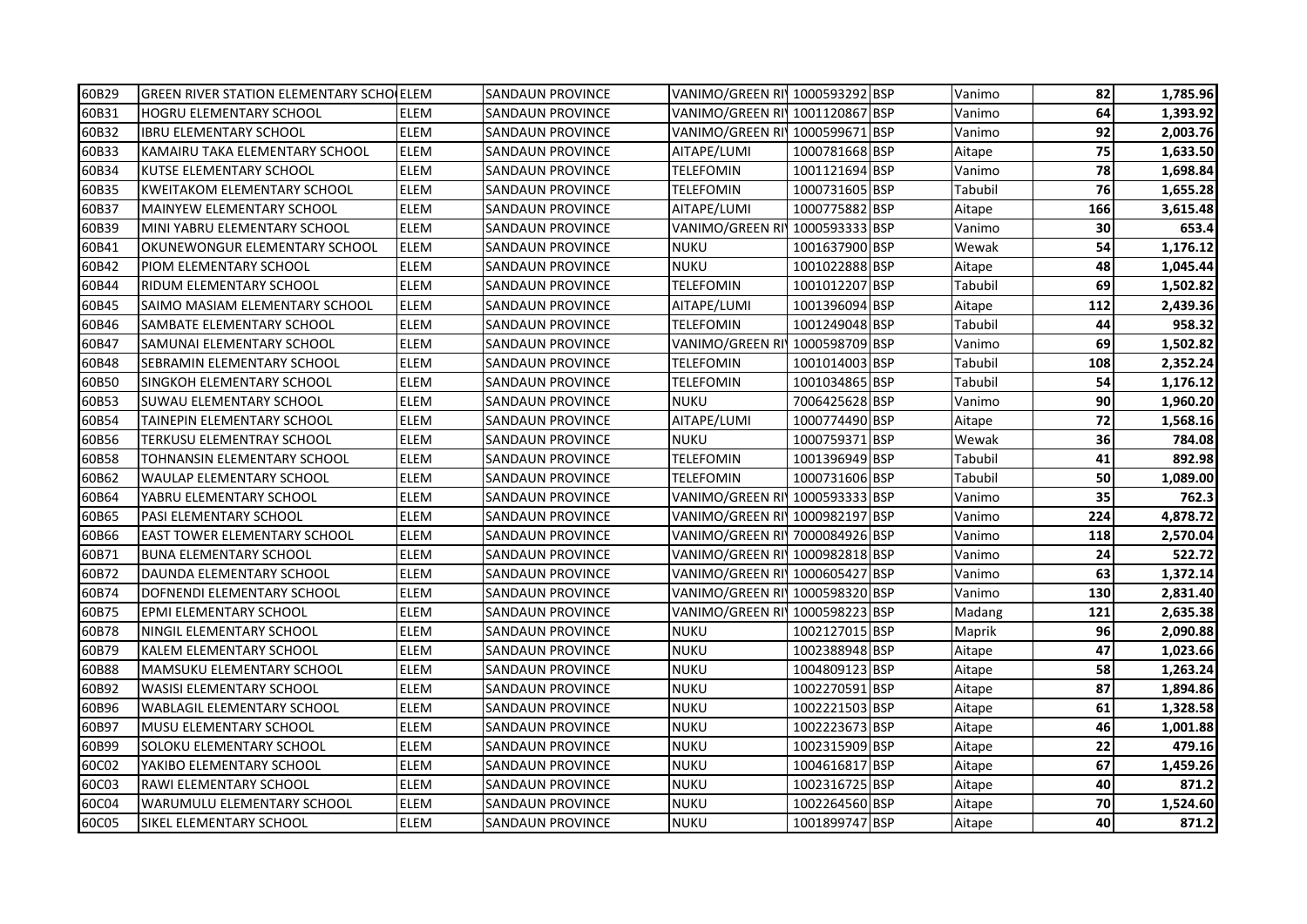| 60C10 | <b>BINARE ELEMENTARY SCHOOL</b>    | <b>ELEM</b> | <b>SANDAUN PROVINCE</b> | <b>NUKU</b>                    | 1002301230 BSP | Aitape  | 62  | 1,350.36 |
|-------|------------------------------------|-------------|-------------------------|--------------------------------|----------------|---------|-----|----------|
| 60C11 | <b>WINALUK ELEMENTARY SCHOOL</b>   | ELEM        | SANDAUN PROVINCE        | NUKU                           | 1002645263 BSP | Maprik  | 34  | 740.52   |
| 60C16 | <b>KOMONOKOR ELEMENTARY SCHOOL</b> | <b>ELEM</b> | SANDAUN PROVINCE        | <b>NUKU</b>                    | 1001232249 BSP | Maprik  | 141 | 3,070.98 |
| 60C18 | SIPAITA ELEMENTARY SCHOOL          | <b>ELEM</b> | <b>SANDAUN PROVINCE</b> | <b>NUKU</b>                    | 1002530309 BSP | Maprik  | 40  | 871.2    |
| 60C19 | YARASI ELEMENTARY SCHOOL           | ELEM        | <b>SANDAUN PROVINCE</b> | <b>NUKU</b>                    | 1006512022 BSP | Aitape  | 106 | 2,308.68 |
| 60C20 | <b>WAMBIYU ELEMENTARY SCHOOL</b>   | <b>ELEM</b> | <b>SANDAUN PROVINCE</b> | <b>NUKU</b>                    | 1002492260 BSP | Aitape  | 80  | 1,742.40 |
| 60C21 | <b>INGIAP ELEMENTARY SCHOOL</b>    | ELEM        | <b>SANDAUN PROVINCE</b> | <b>NUKU</b>                    | 1002391389 BSP | Aitape  | 78  | 1,698.84 |
| 60C23 | <b>TERMES ELEMENTARY SCHOOL</b>    | ELEM        | <b>SANDAUN PROVINCE</b> | <b>NUKU</b>                    | 1004900468 BSP | Aitape  | 38  | 827.64   |
| 60C25 | STAYANG ELEMENTARY SCHOOL          | <b>ELEM</b> | SANDAUN PROVINCE        | NUKU                           | 1002563847 BSP | Maprik  | 104 | 2,265.12 |
| 60C26 | <b>MAMBRIKA ELEMENTARY SCHOOL</b>  | ELEM        | SANDAUN PROVINCE        | NUKU                           | 1002496519 BSP | Wewak   | 82  | 1,785.96 |
| 60C27 | <b>AWANG ELEMENTARY SCHOOL</b>     | ELEM        | SANDAUN PROVINCE        | <b>NUKU</b>                    | 1001881083 BSP | Aitape  | 33  | 718.74   |
| 60C32 | SOROU ELEMENTARY SCHOOL            | <b>ELEM</b> | SANDAUN PROVINCE        | NUKU                           | 1002300174 BSP | Aitape  | 153 | 3,332.34 |
| 60C36 | <b>SAWON ELEMENTARY SCHOOL</b>     | ELEM        | SANDAUN PROVINCE        | <b>NUKU</b>                    | 1002299988 BSP | Vanimo  | 68  | 1,481.04 |
| 60C38 | WITIKIN ELEMENTARY SCHOOL          | <b>ELEM</b> | SANDAUN PROVINCE        | <b>NUKU</b>                    | 1001717925 BSP | Aitape  | 60  | 1,306.80 |
| 60C42 | SULIMORTE ELEMENTARY SCHOOL        | <b>ELEM</b> | SANDAUN PROVINCE        | <b>NUKU</b>                    | 1002300117 BSP | Aitape  | 115 | 2,504.70 |
| 60C43 | <b>SULIGO ELEMENTARY SCHOOL</b>    | ELEM        | <b>SANDAUN PROVINCE</b> | <b>NUKU</b>                    | 1012873632 BSP | Aitape  | 58  | 1,263.24 |
| 60C44 | OMULA ELEMENTARY SCHOOL            | ELEM        | <b>SANDAUN PROVINCE</b> | VANIMO/GREEN RI 1001442008 BSP |                | Vanimo  | 91  | 1,981.98 |
| 60C47 | YETEMUI ELEMENTARY SCHOOL          | ELEM        | <b>SANDAUN PROVINCE</b> | VANIMO/GREEN RI 1011216965 BSP |                | Vanimo  | 80  | 1,742.40 |
| 60C48 | OMOL ELEMENTARY SCHOOL             | ELEM        | <b>SANDAUN PROVINCE</b> | VANIMO/GREEN RI 1001578579 BSP |                | Vanimo  | 47  | 1,023.66 |
| 60C50 | <b>MAHNEY ELEMENTARY SCHOOL</b>    | <b>ELEM</b> | <b>SANDAUN PROVINCE</b> | VANIMO/GREEN RI 1001711447 BSP |                | Vanimo  | 35  | 762.3    |
| 60C51 | <b>BIFRO ELEMENTARY SCHOOL</b>     | ELEM        | SANDAUN PROVINCE        | VANIMO/GREEN RI 1001711178 BSP |                | Vanimo  | 63  | 1,372.14 |
| 60C52 | <b>BAIO ELEMENTARY SCHOOL</b>      | ELEM        | SANDAUN PROVINCE        | VANIMO/GREEN RI 1001705907 BSP |                | Vanimo  | 107 | 2,330.46 |
| 60C53 | YAUR ELEMENTARY SCHOOL             | ELEM        | <b>SANDAUN PROVINCE</b> | VANIMO/GREEN RI 1001630933 BSP |                | Vanimo  | 52  | 1,132.56 |
| 60C56 | <b>WATAPE ELEMENTARY SCHOOL</b>    | ELEM        | SANDAUN PROVINCE        | VANIMO/GREEN RI 1001620826 BSP |                | Vanimo  | 96  | 2,090.88 |
| 60C58 | NABARAI ELEMENTARY SCHOOL          | ELEM        | SANDAUN PROVINCE        | AITAPE/LUMI                    | 1001492649 BSP | Vanimo  | 39  | 849.42   |
| 60C60 | CHIMAU ELEMENTARY SCHOOL           | ELEM        | SANDAUN PROVINCE        | AITAPE/LUMI                    | 1001227290 BSP | Vanimo  | 27  | 588.06   |
| 60C66 | <b>ITULY ELEMENTARY SCHOOL</b>     | ELEM        | <b>SANDAUN PROVINCE</b> | VANIMO/GREEN RI 1001725026 BSP |                | Vanimo  | 100 | 2,178.00 |
| 60C71 | AFAMBO ELEMENTARY SCHOOL           | <b>ELEM</b> | <b>SANDAUN PROVINCE</b> | VANIMO/GREEN RI 1001718143 BSP |                | Vanimo  | 88  | 1,916.64 |
| 60C73 | SOMBOI ELEMENTARY SCHOOL           | ELEM        | <b>SANDAUN PROVINCE</b> | VANIMO/GREEN RI 1003372263 BSP |                | Vanimo  | 88  | 1,916.64 |
| 60C74 | <b>BAIBERI ELEMENTARY SCHOOL</b>   | ELEM        | <b>SANDAUN PROVINCE</b> | VANIMO/GREEN RI 1001619672 BSP |                | Vanimo  | 39  | 849.42   |
| 60C75 | URUBE ELEMENTARY SCHOOL            | ELEM        | <b>SANDAUN PROVINCE</b> | VANIMO/GREEN RI                | 1001986353 BSP | Vanimo  | 117 | 2,548.26 |
| 60C77 | <b>BETIANAP ELEMENTARY SCHOOL</b>  | ELEM        | <b>SANDAUN PROVINCE</b> | <b>TELEFOMIN</b>               | 1001621805 BSP | Vanimo  | 64  | 1,393.92 |
| 60C78 | <b>BINDUP ELEMENTARY SCHOOL</b>    | ELEM        | <b>SANDAUN PROVINCE</b> | <b>TELEFOMIN</b>               | 1001628072 BSP | Vanimo  | 80  | 1,742.40 |
| 60C80 | TAHADAT ELEMENTARY SCHOOL          | ELEM        | <b>SANDAUN PROVINCE</b> | TELEFOMIN                      | 1001918570 BSP | Tabubil | 76  | 1,655.28 |
| 60C82 | LANDSLIDE ELEMENTARY SCHOOL        | <b>ELEM</b> | SANDAUN PROVINCE        | TELEFOMIN                      | 1001652227 BSP | Tabubil | 35  | 762.3    |
| 60C84 | <b>IVATIKIN ELEMENTARY SCHOOL</b>  | <b>ELEM</b> | SANDAUN PROVINCE        | TELEFOMIN                      | 1001491070 BSP | Tabubil | 38  | 827.64   |
| 60C85 | KOMDOVIP ELEMENTARY SCHOOL         | ELEM        | <b>SANDAUN PROVINCE</b> | <b>TELEFOMIN</b>               | 1001727166 BSP | Tabubil | 50  | 1,089.00 |
| 60C91 | LINGANAP ELEMENTARY SCHOOL         | ELEM        | SANDAUN PROVINCE        | TELEFOMIN                      | 1001335323 BSP | Tabubil | 41  | 892.98   |
| 60C96 | FLOPWAPE ELEMENTARY SCHOOL         | <b>ELEM</b> | <b>SANDAUN PROVINCE</b> | AITAPE/LUMI                    | 1002614699 BSP | Aitape  | 62  | 1,350.36 |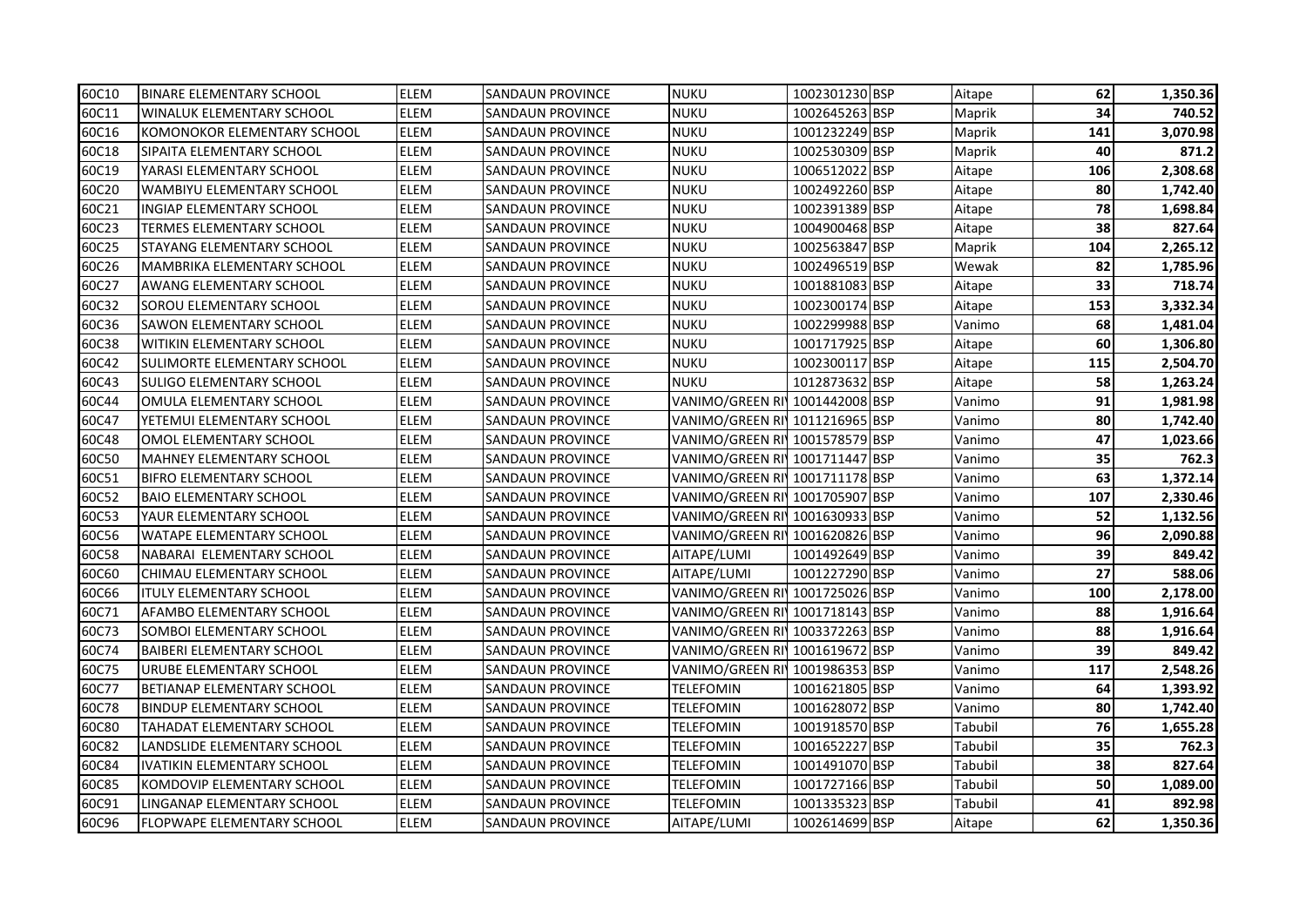| 60C97 | SIPI LEMENTARY SCHOOL              | <b>ELEM</b> | <b>SANDAUN PROVINCE</b> | AITAPE/LUMI                    | 1002024873 BSP | Aitape  | 70  | 1,524.60 |
|-------|------------------------------------|-------------|-------------------------|--------------------------------|----------------|---------|-----|----------|
| 60C98 | TALPIPI ELEMENTARY SCHOOL          | ELEM        | SANDAUN PROVINCE        | AITAPE/LUMI                    | 1001718370 BSP | Vanimo  | 64  | 1,393.92 |
| 60C99 | MIMBITE ELEMENTARY SCHOOL          | <b>ELEM</b> | SANDAUN PROVINCE        | AITAPE/LUMI                    | 1001635818 BSP | Vanimo  | 41  | 892.98   |
| 60D01 | <b>KLEPUF ELEMENTARY SCHOOL</b>    | <b>ELEM</b> | <b>SANDAUN PROVINCE</b> | AITAPE/LUMI                    | 1001961836 BSP | Vanimo  | 20  | 435.6    |
| 60D03 | <b>HAREYLIOU ELEMENTARY SCHOOL</b> | ELEM        | <b>SANDAUN PROVINCE</b> | AITAPE/LUMI                    | 1001576428 BSP | Aitape  | 49  | 1,067.22 |
| 60D04 | ANOJAKING ELEMENETARY SCHOOL       | <b>ELEM</b> | <b>SANDAUN PROVINCE</b> | AITAPE/LUMI                    | 1001554742 BSP | Aitape  | 111 | 2,417.58 |
| 60D05 | RARIPI ELEMENTARY SCHOOL           | ELEM        | <b>SANDAUN PROVINCE</b> | AITAPE/LUMI                    | 1001627167 BSP | Vanimo  | 91  | 1,981.98 |
| 60D06 | DAIYER ELEMENTARY SCHOOL           | ELEM        | <b>SANDAUN PROVINCE</b> | AITAPE/LUMI                    | 1001425486 BSP | Vanimo  | 48  | 1,045.44 |
| 60D07 | YAGRAPI ELEMENTARY SCHOOL          | <b>ELEM</b> | SANDAUN PROVINCE        | <b>TELEFOMIN</b>               | 1000599725 BSP | Vanimo  | 56  | 1,219.68 |
| 60D13 | <b>MENMAHAP ELEMENTARY SCHOOL</b>  | ELEM        | SANDAUN PROVINCE        | TELEFOMIN                      | 1001704260 BSP | Tabubil | 52  | 1,132.56 |
| 60D14 | DABURAP ELEMENTARY SCHOOL          | ELEM        | SANDAUN PROVINCE        | TELEFOMIN                      | 1001654265 BSP | Tabubil | 63  | 1,372.14 |
| 60D15 | KUNANAP ELEMENTARY SCHOOL          | ELEM        | SANDAUN PROVINCE        | TELEFOMIN                      | 1001527957 BSP | Tabubil | 85  | 1,851.30 |
| 60D18 | KUSDOP ELEMENTARY SCHOOL           | ELEM        | SANDAUN PROVINCE        | TELEFOMIN                      | 1001510672 BSP | Tabubil | 36  | 784.08   |
| 60D19 | WARIE ELEMENTARY SCHOOL            | <b>ELEM</b> | SANDAUN PROVINCE        | TELEFOMIN                      | 1002317780 BSP | Tabubil | 46  | 1,001.88 |
| 60D20 | AFOGOVIP ELEMENTARY SCHOOL         | <b>ELEM</b> | SANDAUN PROVINCE        | TELEFOMIN                      | 1001874906 BSP | Tabubil | 41  | 892.98   |
| 60D22 | <b>BAKANAP ELEMENTARY SCHOOL</b>   | ELEM        | <b>SANDAUN PROVINCE</b> | <b>TELEFOMIN</b>               | 1001690008 BSP | Tabubil | 40  | 871.2    |
| 60D23 | ELIS AIMBAI ELEMENTARY SCHOOL      | ELEM        | <b>SANDAUN PROVINCE</b> | VANIMO/GREEN RI 1001986353 BSP |                | Vanimo  | 104 | 2,265.12 |
| 60D25 | <b>WUTUNG ELEMENTARY SCHOOL</b>    | <b>ELEM</b> | <b>SANDAUN PROVINCE</b> | VANIMO/GREEN RI 1001440216 BSP |                | Vanimo  | 167 | 3,637.26 |
| 60D26 | BEWANI STATION ELEMENTARY SCHOOL   | <b>ELEM</b> | <b>SANDAUN PROVINCE</b> | VANIMO/GREEN RI 1011683404 BSP |                | Vanimo  | 104 | 2,265.12 |
| 60D31 | KRISA ELEMENTARY SCHOOL            | <b>ELEM</b> | <b>SANDAUN PROVINCE</b> | VANIMO/GREEN RI 1004595474 BSP |                | Vanimo  | 99  | 2,156.22 |
| 60D34 | TENGILE ELEMENTARY SCHOOL          | ELEM        | SANDAUN PROVINCE        | AITAPE/LUMI                    | 1005510803 BSP | Aitape  | 38  | 827.64   |
| 60D35 | DUBANAP ELEMENTARY SCHOOL          | ELEM        | SANDAUN PROVINCE        | <b>TELEFOMIN</b>               | 1005532948 BSP | Vanimo  | 67  | 1,459.26 |
| 60D39 | UTAI ELEMENTARY SCHOOL             | ELEM        | <b>SANDAUN PROVINCE</b> | VANIMO/GREEN RI 1010025839 BSP |                | Vanimo  | 51  | 1,110.78 |
| 60D44 | KILIWES ELEMENTARY SCHOOL          | ELEM        | SANDAUN PROVINCE        | VANIMO/GREEN RI 1001660653 BSP |                | Vanimo  | 65  | 1,415.70 |
| 60D47 | YAMS ELEMENTARY SCHOOL             | ELEM        | SANDAUN PROVINCE        | VANIMO/GREEN RI'               | 1001540892 BSP | Vanimo  | 40  | 871.2    |
| 60D53 | AKWOM ELEMENTARY SCHOOL            | ELEM        | SANDAUN PROVINCE        | <b>TELEFOMIN</b>               | 1003397500 BSP | Vanimo  | 45  | 980.1    |
| 60D54 | <b>MAGLERI ELEMENTARY SCHOOL</b>   | ELEM        | <b>SANDAUN PROVINCE</b> | <b>TELEFOMIN</b>               | 1003184353 BSP | Aitape  | 195 | 4,247.10 |
| 60D56 | YAWA ELEMENTARY SCHOOL             | <b>ELEM</b> | <b>SANDAUN PROVINCE</b> | <b>TELEFOMIN</b>               | 1004513451 BSP | Aitape  | 73  | 1,589.94 |
| 60D57 | <b>TIPAS ELEMENTARY SCHOOL</b>     | ELEM        | <b>SANDAUN PROVINCE</b> | <b>TELEFOMIN</b>               | 1003484597 BSP | Vanimo  | 97  | 2,112.66 |
| 60D58 | <b>WALKORI ELEMENTARY SCHOOL</b>   | ELEM        | <b>SANDAUN PROVINCE</b> | <b>TELEFOMIN</b>               | 1003664032 BSP | Aitape  | 72  | 1,568.16 |
| 60D60 | KELMAKU ELEMENTARY SCHOOL          | ELEM        | <b>SANDAUN PROVINCE</b> | <b>TELEFOMIN</b>               | 1001920568 BSP | Vanimo  | 66  | 1,437.48 |
| 60D61 | YAKOLTEM ELEMENTARY SCHOOL         | ELEM        | <b>SANDAUN PROVINCE</b> | <b>TELEFOMIN</b>               | 1003512892 BSP | Vanimo  | 150 | 3,267.00 |
| 60D62 | <b>AUKUOM ELEMENTARY SCHOOL</b>    | ELEM        | <b>SANDAUN PROVINCE</b> | <b>TELEFOMIN</b>               | 1003488747 BSP | Vanimo  | 64  | 1,393.92 |
| 60D63 | <b>FINOMUI ELEMENTARY SCHOOL</b>   | ELEM        | SANDAUN PROVINCE        | VANIMO/GREEN RI 1004075832 BSP |                | Vanimo  | 65  | 1,415.70 |
| 60D72 | DUHUAN ELEMENTARY SCHOOL           | <b>ELEM</b> | SANDAUN PROVINCE        | VANIMO/GREEN RI 7001755474 BSP |                | Vanimo  | 54  | 1,176.12 |
| 60D78 | IAFAR ELEMENTARY SCHOOL            | <b>ELEM</b> | SANDAUN PROVINCE        | VANIMO/GREEN RI 1001867272 BSP |                | Vanimo  | 55  | 1,197.90 |
| 60D89 | KILIFAS ELEMENTARY SCHOOL          | ELEM        | SANDAUN PROVINCE        | VANIMO/GREEN RI 7006112051 BSP |                | Vanimo  | 38  | 827.64   |
| 60D91 | UMDA ELEMENTARY SCHOOL             | ELEM        | SANDAUN PROVINCE        | VANIMO/GREEN RI 1011366125 BSP |                | Vanimo  | 49  | 1,067.22 |
| 60D94 | IMBI-IP ELEMENTARY SCHOOL          | <b>ELEM</b> | <b>SANDAUN PROVINCE</b> | <b>NUKU</b>                    | 7007648905 BSP | Vanimo  | 71  | 1,546.38 |